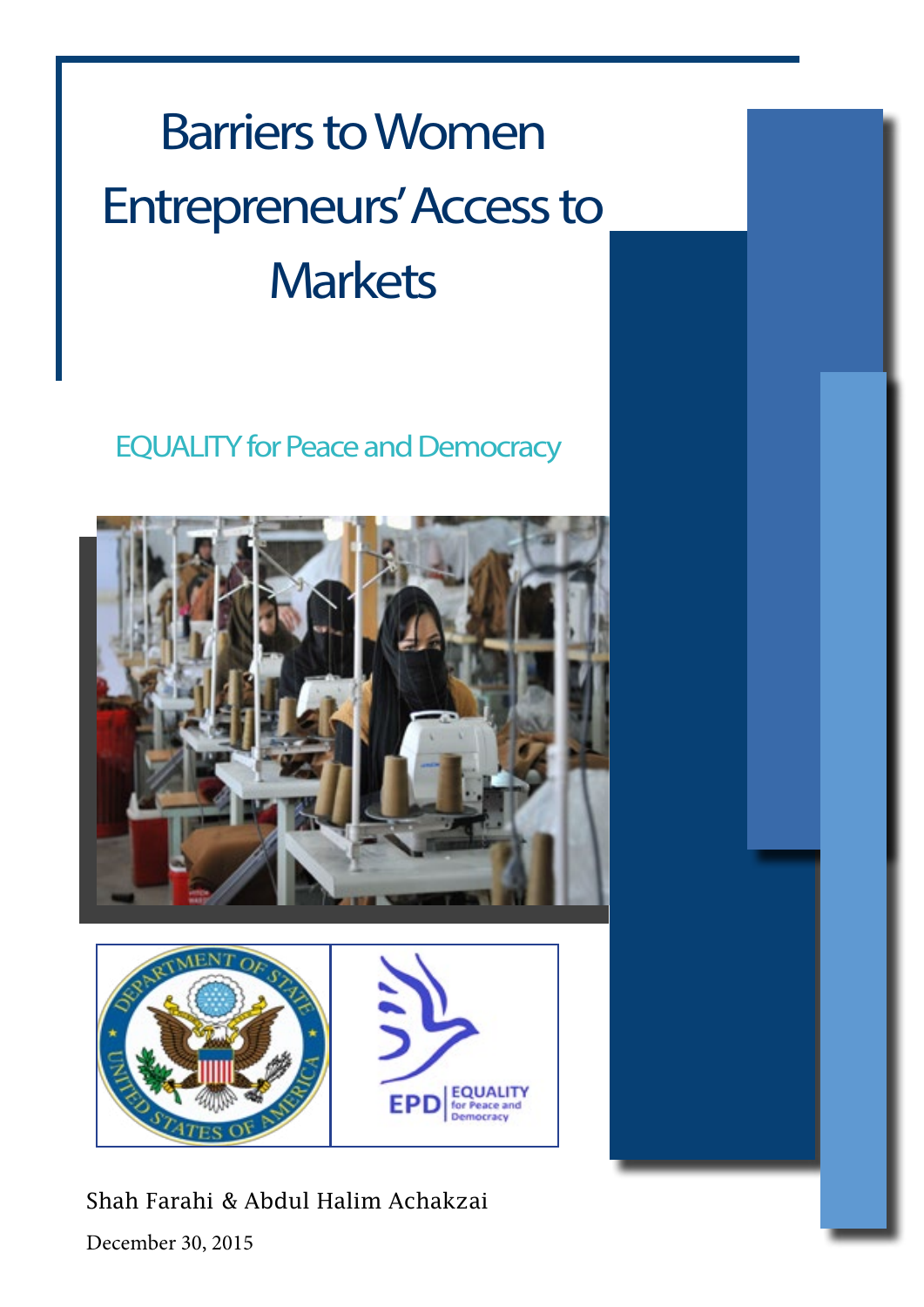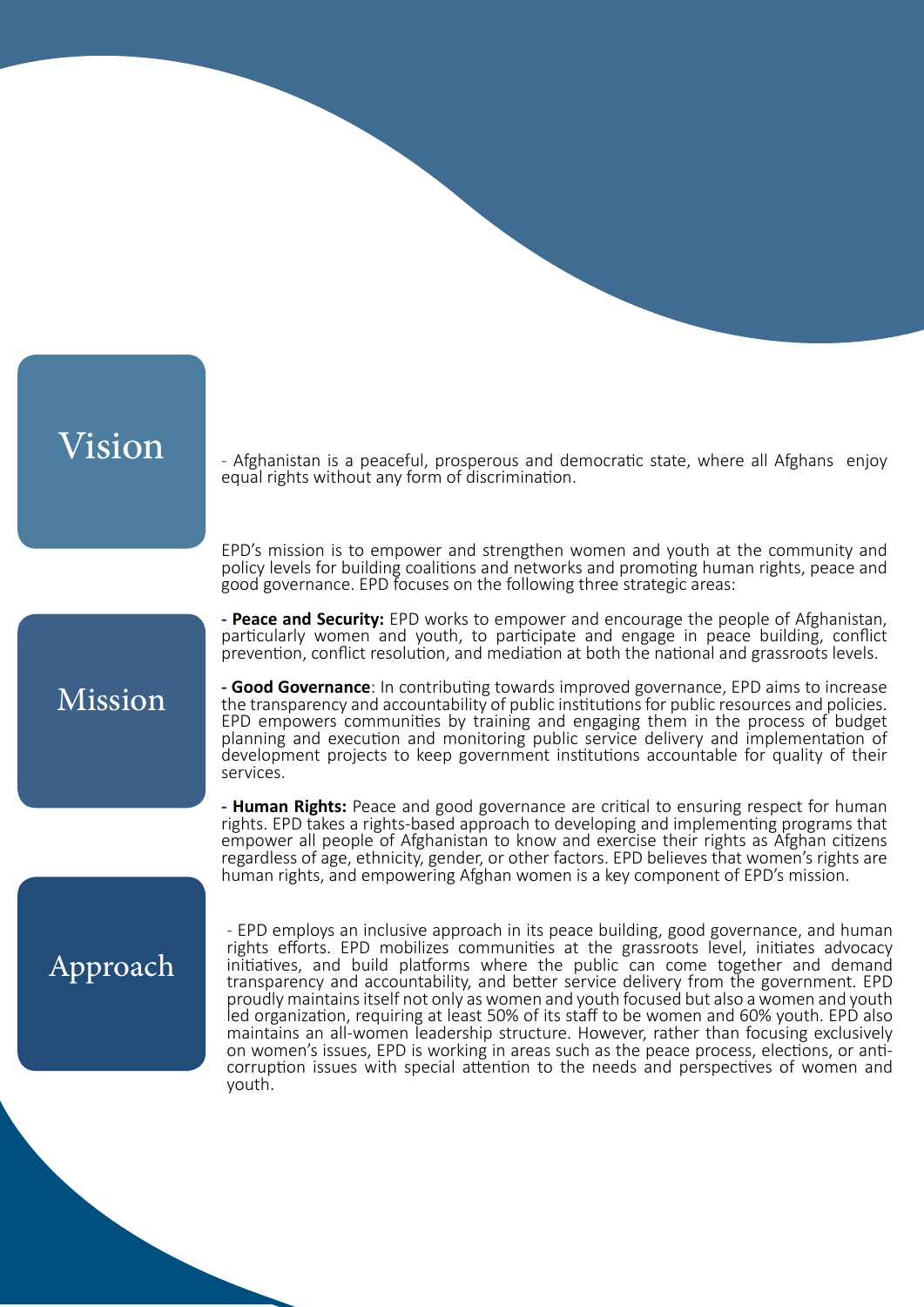# Acronyms

| <b>ACCI</b>    | Afghanistan Chamber of Commerce and Industries                 |
|----------------|----------------------------------------------------------------|
| <b>ALCS</b>    | Afghanistan Living Conditions Survey                           |
| AMA            | Afghanistan Microfinance Association                           |
| <b>ANDS</b>    | Afghanistan National Development Strategy                      |
| <b>AREDP</b>   | Afghanistan Rural Enterprise Development Program               |
| <b>ARTF</b>    | Afghanistan Reconstruction Trust Fund                          |
| <b>BSP</b>     | <b>Business Support Providers</b>                              |
| <b>CSO</b>     | <b>Centeral Statistics Office</b>                              |
| <b>GDP</b>     | Gross Domestic Product                                         |
| <b>H-AICFO</b> | Harakat - Afghanistan Investment Climate Facility Organization |
| <b>IRoA</b>    | Islamic Republic of Afghanistan                                |
| <b>MAIL</b>    | Ministry of Agriculture Irrigation and Livestock               |
| <b>MFI</b>     | Micro Finance Institution                                      |
| <b>MISFA</b>   | Microfinance Investment Support Facility for Afghanistan       |
| MoCI           | Ministry of Commerce and Industries                            |
| MoEC           | Ministry of Economy                                            |
| MoF            | Ministry of Finance                                            |
| MoWA           | Ministry of Women Affairs                                      |
| <b>MRRD</b>    | Ministry of Rural Rehabilitation and Development               |
| <b>MSME</b>    | Micro-Small and Medium Size Enterprises                        |
| <b>NAPWA</b>   | National Action Plan for Women in Afghanistan                  |
| <b>NRVA</b>    | National Risk and Vulnerability Assessment                     |
| <b>NSP</b>     | National Solidarity Program                                    |
| <b>OECD</b>    | Organization for Economic Cooperation and Development          |
| <b>SME</b>     | Small and Medium Size Enterprises                              |
| <b>UN</b>      | <b>United Nations</b>                                          |
| <b>UNDP</b>    | United Nations Development Program                             |
| <b>UNFAO</b>   | United Nations Food and Agriculture Organization               |
| <b>USAID</b>   | United States Agency for International Development             |
| <b>USD</b>     | United State Dollar (Currency)                                 |
| <b>WB</b>      | World Bank                                                     |
| <b>WBC</b>     | <b>Women Business Council</b>                                  |
|                |                                                                |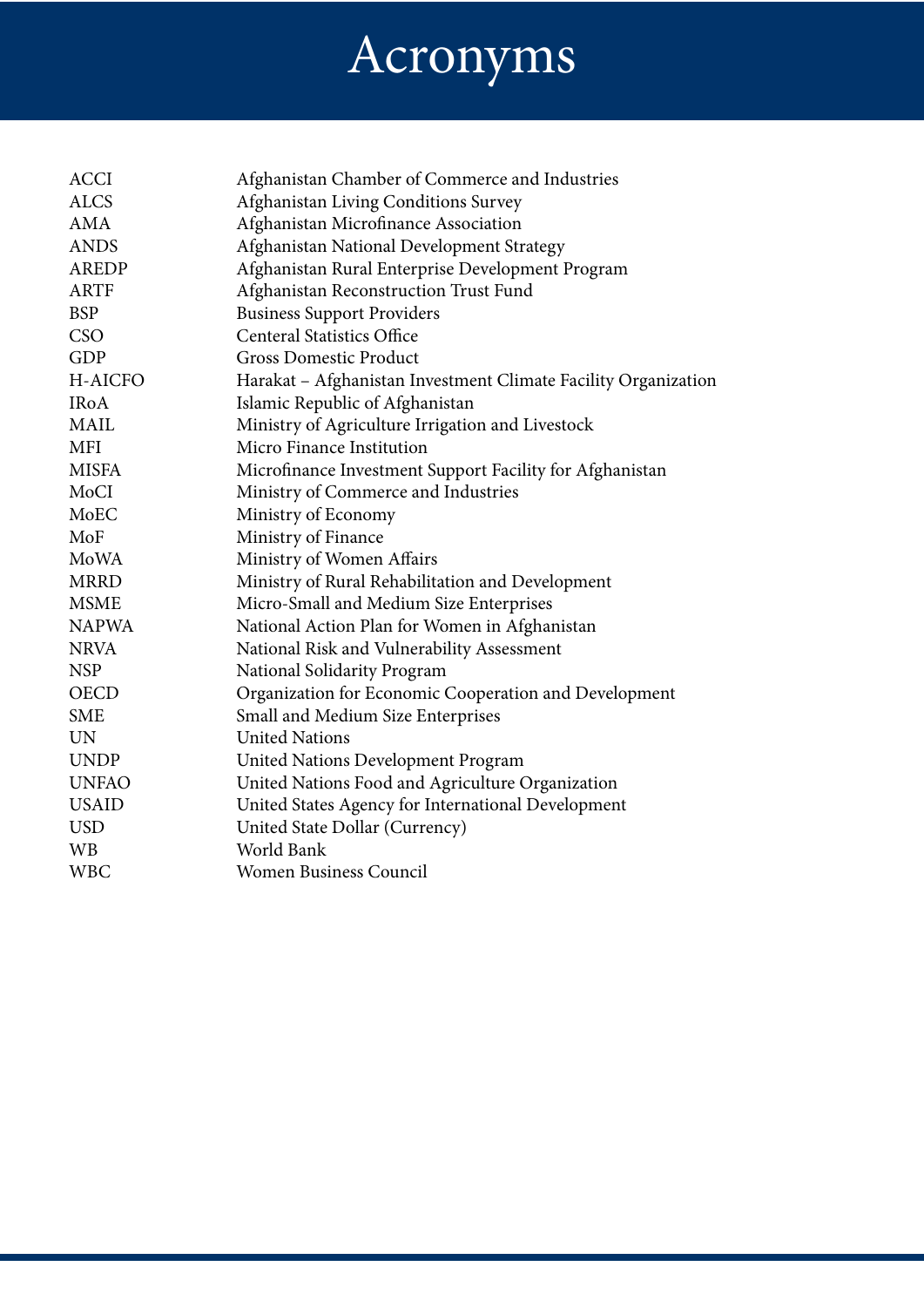### **Contents**

| <b>Executive Summary</b>           |                |
|------------------------------------|----------------|
| <b>Key Findings</b>                | Ш              |
| <b>Recommendations</b>             | Ш              |
| 1. Introduction                    | 1              |
| 2. Methodology                     | $\overline{2}$ |
| 3. Economic Outlook of Afghanistan | $\overline{2}$ |
| 4. Legal, Social and Institutional |                |
| <b>Context for Women</b>           | 3              |
| 5. Women in Private Sector         | 4              |
| 6. Primary Findings                | 6              |
| 7. Ranking Matrix:                 | 11             |
| 8. Conclusion                      | 13             |
| 9. Policy Recommendations          | 14             |
| <b>Annex 1: Tables</b>             | 15             |
| <b>Annex 2: Questionnaire</b>      | 17             |
| Annex 3: Women Entrepreneurs' Dia- |                |
| gram                               | 18             |
| <b>Bibliography</b>                | 19             |
|                                    |                |

### EQUALITY for Peace and

Democracy



### **Acknowledgements**

The author owes a word of gratitude to ticipated in this study. Without their the individuals who supported and parvaluable insights, this study may have not been possible. The author thanks EQUALITY for Peace and Democracy team in particular Maurits Rade, Shah Farahi, and Nooria Sultani for their support and assistance.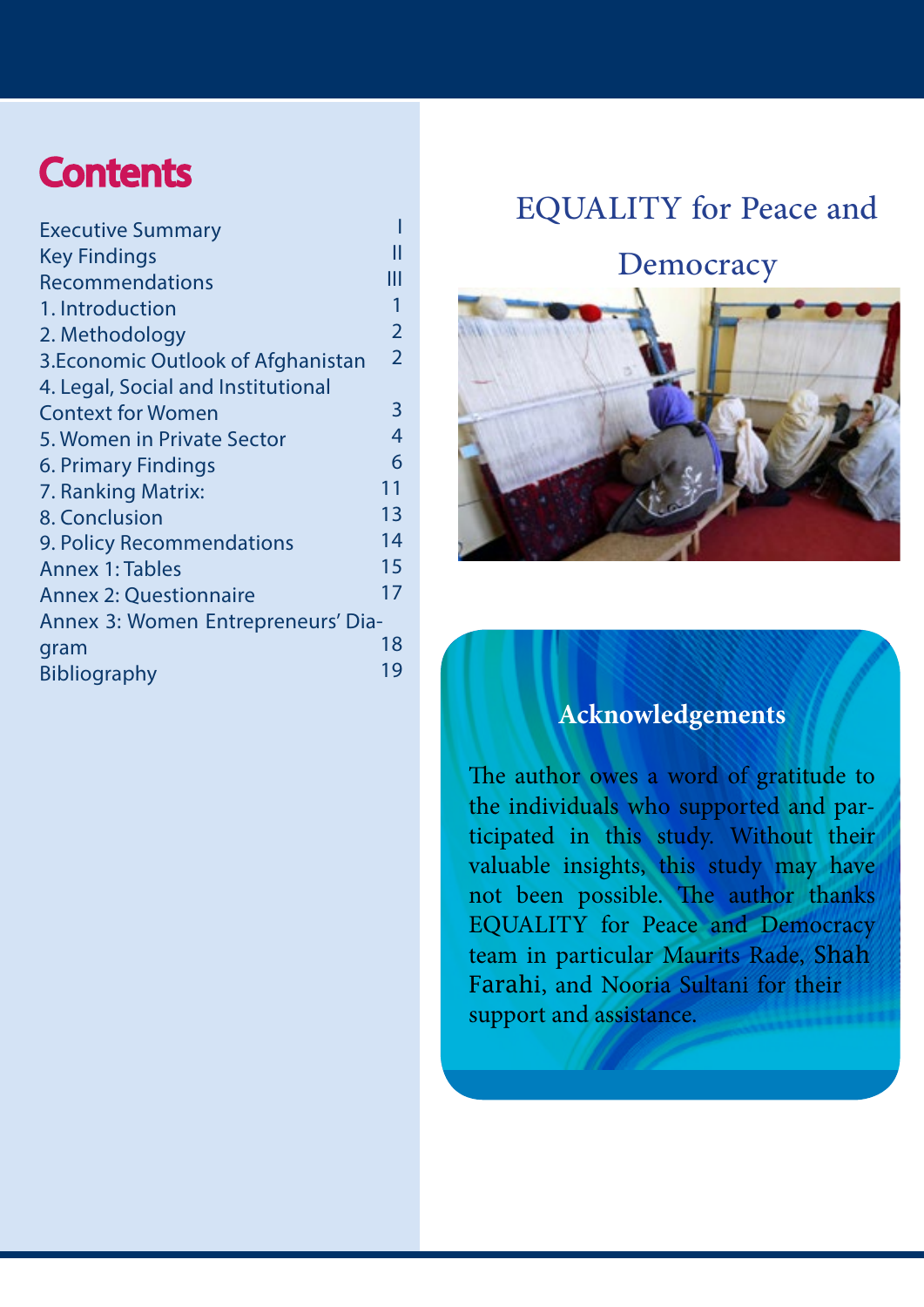<span id="page-4-0"></span>

women owned businesses' contribution as drivers to increase the growth rate of the economies but there is a general consensus that women play pivotal role in development and growth of the economies. If the barriers preventing women from economic participation are eliminated or alleviated, labor productivity could increase by up to 25% in some countries (World Bank Gender Report 2012). Overall, women presentation in education, economy and political institutions has increased as a result of targeted policies in the world. The World Bank's Gender Equality and Development report of 2012 indicates that "women present 40% of global labor force, 43 percent of the world's agricultural labor force and more than half the world's university students".

Given the low literacy rate, low tertiary education level and paucity of human capital particularly in early 2000s, the international community and Afghan government focused extensively on developing the capacity of the institutions and private sector. Legal framework, creation of financial system, provision of basic infrastructure and access to regional cooperation and summits provided access to Afghan entrepreneurs (businessmen and businesswomen) to regional and global markets to start import and export businesses. The private sector development strategy under the ANDS 2007/2008 - 2012/2013 also helped build an enabling environment to bolster private sector and bring investments to the country. The strategy fell short in segregation of gender in private sector development. The only instrument in the strategy to target women was provision of microcredit access to rural women who are poor.

While economic prospects for women and Afghan society as a whole have improved considerably since 2002, significant challenges remain. Although, there has been progress with the support of the international community but women status in Afghanistan still remains worrisome. The United Nations Development Program (UNDP) assesses gender inequality in countries using reproductive health, empowerment and economic status of gender as indicators where Afghanistan has been ranked 150 out of 151 countries.<sup>1</sup> Afghan government has stepped up to improve the overall living conditions of women in Afghanistan, among other policies and laws enacted, the National Action Plan for the Women of Afghanistan (2008 – 2018) focuses on women economic empowerment.

\_\_\_\_\_\_\_\_\_\_\_\_\_\_\_\_\_\_\_\_\_\_\_\_\_\_\_\_\_\_\_\_\_\_\_\_\_

<sup>1.</sup> Human Development Report, UNDP, 2014, p. 174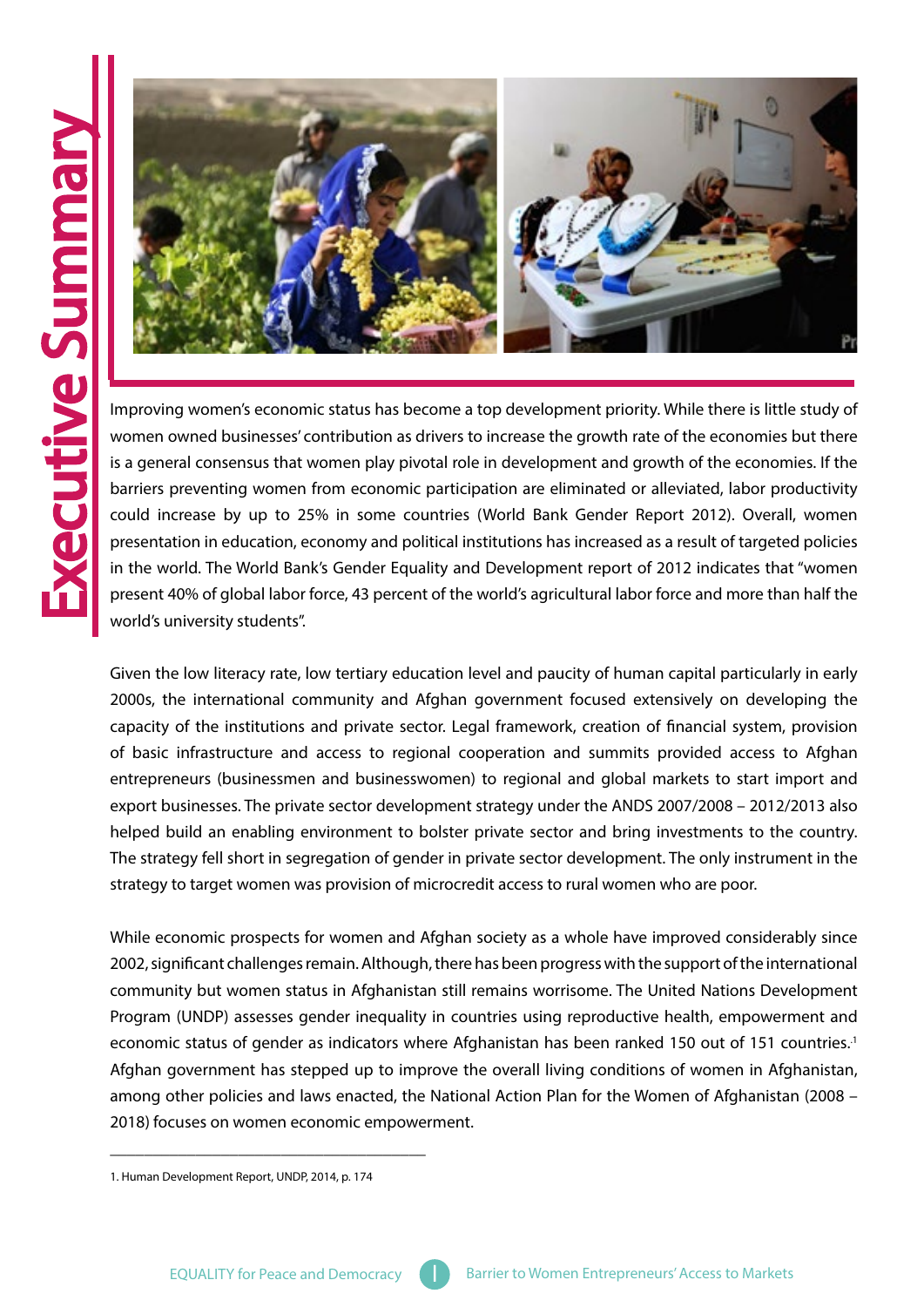# <span id="page-5-0"></span>**Key Findings**

The findings of the study reveal a number of issues that arrest the potential of the Afghan women in the economy. The foremost one is financial inclusion throughout the country. Only 9% of the population holds accounts at financial institutions and 3% save at a formal institution.<sup>2</sup> Only 2.62% of females had accounts in formal financial institutions compared to 15.42% of male according to World Bank 2012 Financial Inclusion Data. Financial inclusion is important to alleviate poverty, support economic growth and for economic prosperity. Women access to formal institutions has increased but the margin remains insignificant that is 4%<sup>3</sup> according to Brookings Financial and Digital Inclusion Project report 2015. The value of collateral for financial loans from banks still remains high at 102.4% and access to finance is ranked 4th major obstacle in Afghanistan following political instability, access to land and corruption as the major obstacles.<sup>4</sup> The financial inclusion is key to bringing the informal business activities to the formal economy. Anecdotal evidence indicates a large portion of women entrepreneurs' function in the informal economy. This adds to disadvantage of women owned businesses, as the businesses will be poorly reflected in government policies. The barriers can be summarized as:

- 1. Cultural: Communities in Afghanistan are less inclined towards women stepping outside of home.
- 2. Financial: Access to finance is still limited to women with only 4%<sup>5</sup> of female population has access to accounts in formal institutions.
- 3. Market Information: There is limited access to market information for women entrepreneurs in Afghanistan. Market information may only be available to selective targeted groups by various formal programs.
- 4. Social inclusion: Women in Afghanistan remain a marginalized group and need to be empowered to get involved in decision-making, access to markets, and access to services and opportunities, political and social aspects of the society.
- 5. Government policies: Government needs to segregate its policies based on gender equity to build business friendly environment for women entrepreneurs.
- 6. Property rights: Afghan customary laws still largely control Women property rights.

\_\_\_\_\_\_\_\_\_\_\_\_\_\_\_\_\_\_\_\_\_\_\_\_\_\_\_\_\_\_\_\_\_\_\_\_\_

<sup>2.</sup> http://datatopics.worldbank.org/financialinclusion/country/afghanistan(2011)

<sup>3.</sup> John D. Villasenor, Darrell M. West, Robin J. Lewis. Measuring Progress on Financial Access and Usage, The 2015 Brookings Financial and Digital Inclusion Project Report, Washington DC, August 26, 2015.

<sup>4.</sup> Enterprise Surveys: Afghanistan Country Profile 2014, The World Bank, IFC p. 4,

 $5.$  See note  $3.$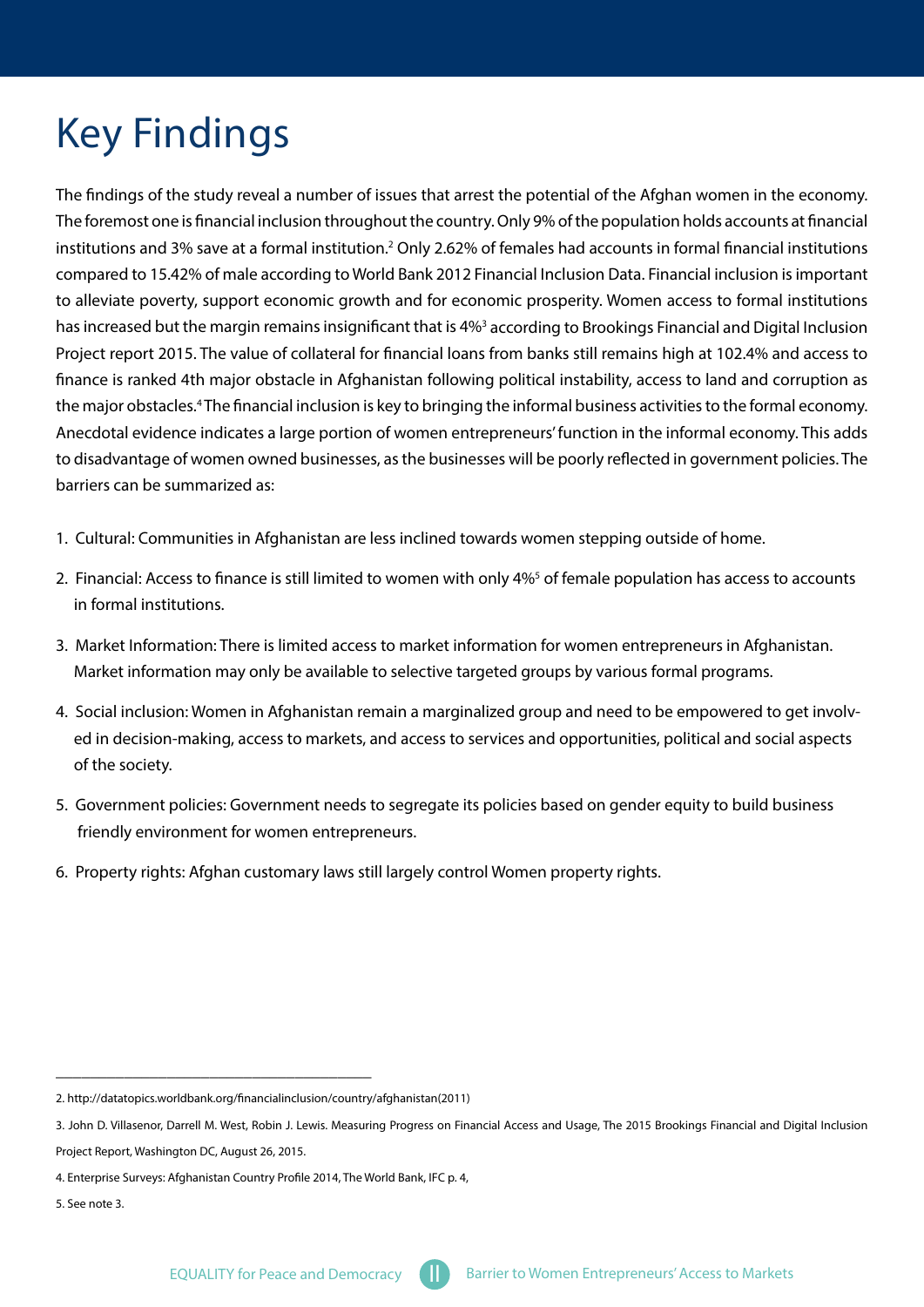### <span id="page-6-0"></span>Recommendations

The study makes the following key recommendations:

- Segregate economic growth strategies based on gender to ensure women entrepreneurs receive maximum benefit from such strategies.
- Promote women networking platforms to encompass a broader category or range of women entrepreneurs and increase awareness of women entrepreneurs on various programs and projects that are concentrated on women owned businesses.
- Collect data on women owned businesses and regularly study women entrepreneurs in the country to address the needs and barriers faced by women entrepreneurs.
- Through literacy and vocational trainings increase women labor participation in the market.
- Collaborate with civil societies to revamp women position in the society and support advocates to educate general population on women's right and impact of women entrepreneurs on the economy.
- Assess the effects of all MSME policies on women entrepreneurs and incorporate the findings in the design phase of policies and programs.

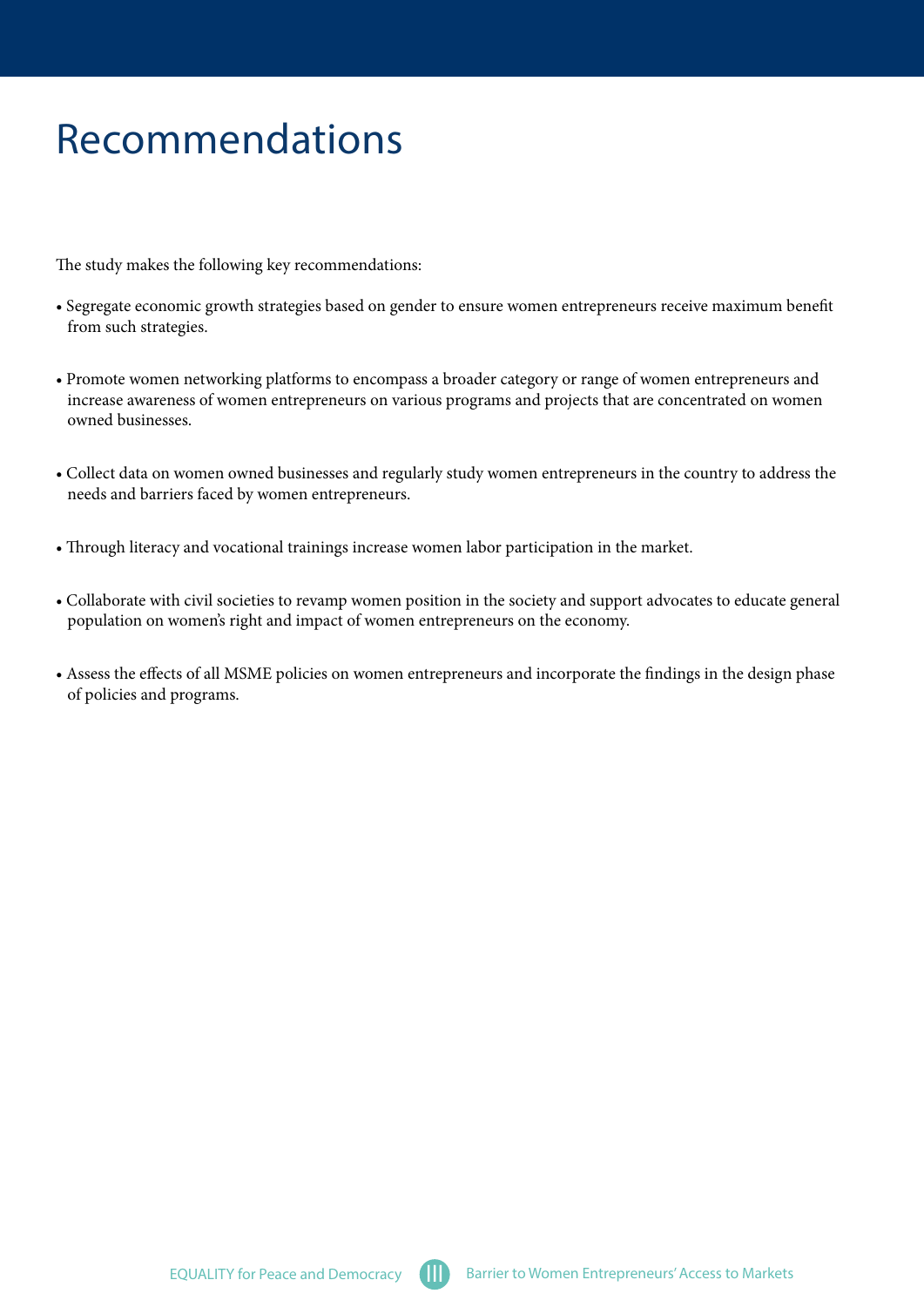# <span id="page-7-0"></span>1. Introduction

ity can improve economic productivity and improve overall welfare of societies. This new thinking portrays gender The World Bank's 2012 World Development Report on Gender Equality and Development highlights that gender equalequity as smart economics – where women can help meet demands of the labor market. In economic terms women ductivity in the existing markets. This is particularly the case in ageing economies and economies where workforce is participation in the labor force is seen as a factor to overcome shortages in labor supply and help increase overall proshrinking.<sup>6</sup> Although there has been limited study on measuring the direct impacts of women entrepreneurship on economic growth but data from developing economies indicate that participation of women in economic activities contributes to GDP growth.<sup>7</sup> In Afghanistan as well, the efforts on empowering women have increased which has led to increasing the number of women contributing to household from  $13.6\%$  (2009) to  $22.6\%$  (2015).<sup>8</sup>

The socio economic status of women in Afghanistan has changed markedly over the past decade. Before 2002 women nity's intervention in Afghanistan post 2001 living conditions, education levels, participation in politics as well as the were marginalized and excluded from political, economic and any market activities. After the International Commueconomic status for women in the country has improved. However, a lot more still needs to be done. Women are still ment. Women are still under represented in the economy of the country and are mostly active in the informal businesses marginalized group in Afghanistan despite the gains made in women's education, political and economic empowerand subsistence work in the economy. Agriculture is the only sector that employs majority of women mostly with no enumeration and to support their family members in agricultural production.<sup>9</sup>

Given insecurity around the country and lack of a robust data surveys, little is known about the profile of women actively engaged in work, their skills profiles, institutional barriers they face and what policies can improve women's access as well as productivity in the economy. Including women in the economy is not only 'smart economics', but is also a crucial element of inclusive and sustainable growth. In order to understand more about the immediate issues that women in Kabul are facing, EQUALITY for Peace and Democracy (EPD) commissioned to conduct a Rapid Market Assessment kets (e.g. lack of access to business information, human capital) and to b) provide information on the size and growth (RMA). Specifically, the aim of the RMA is to a) examine barriers that limit the women entrepreneurs' access to marpotential of specific trades in local and regional markets. The study also attempts to explore markets that can have the potential of absorbing women entrepreneurs through indicative opinion based approach.

preneurs, experts from the government, international organizations was kept small. However, the methodology of the Given the nature of the assignment and time constraints, the sample size of interviewees, which includes women entrestudy was designed to counter the shortage of sample size. A detailed ranking matrix, interviews and literature review have helped make this study and its findings robust. The report is structured as follows: Section two introduces the design of the study by discussing the methodology applied to collect the data. Section three provides an Outlook of the Afghan Economy. Section four discusses Overall Women's Context in the country. Section five looks into The Private Sector and Women. Section six presents Findings of the Rapid Market Assessment. Section 7 presents the Ranking Matrix. Section 8 concludes the RMA findings. Section 9 gives brief policy recommendations. In the annexes, Annex 1 contains trade products. Annex 2 contains questionnaire. Annex 3 contains Women Entrepreneurs' Diagram.

\_\_\_\_\_\_\_\_\_\_\_\_\_\_\_\_\_\_\_\_\_\_\_\_\_\_\_\_\_\_\_\_\_\_\_\_\_\_\_\_\_\_\_\_\_\_ 6. IMF Staff discussion note, Women, Work and the Economy: Macroeconomics gains from gender equity, Woytek, Newiak, Kochhar, Fabrizio, Kpodar, Wingen der. Clements and Schwartz

<sup>7.</sup> OECD, Promoting Entrepreneurship and innovative SMEs in global economy

<sup>8. &</sup>quot;Afghanistan in 2015, Survey of the Afghan People". Keith Shawe. The Asia Foundation. 2015. p. 142.

<sup>9. &</sup>quot;Women's Role in Afghanistan's Future – Taking Stock of Achievements and Continued Challenges". The World Bank Group. 2013 – Chapter 1. p. 93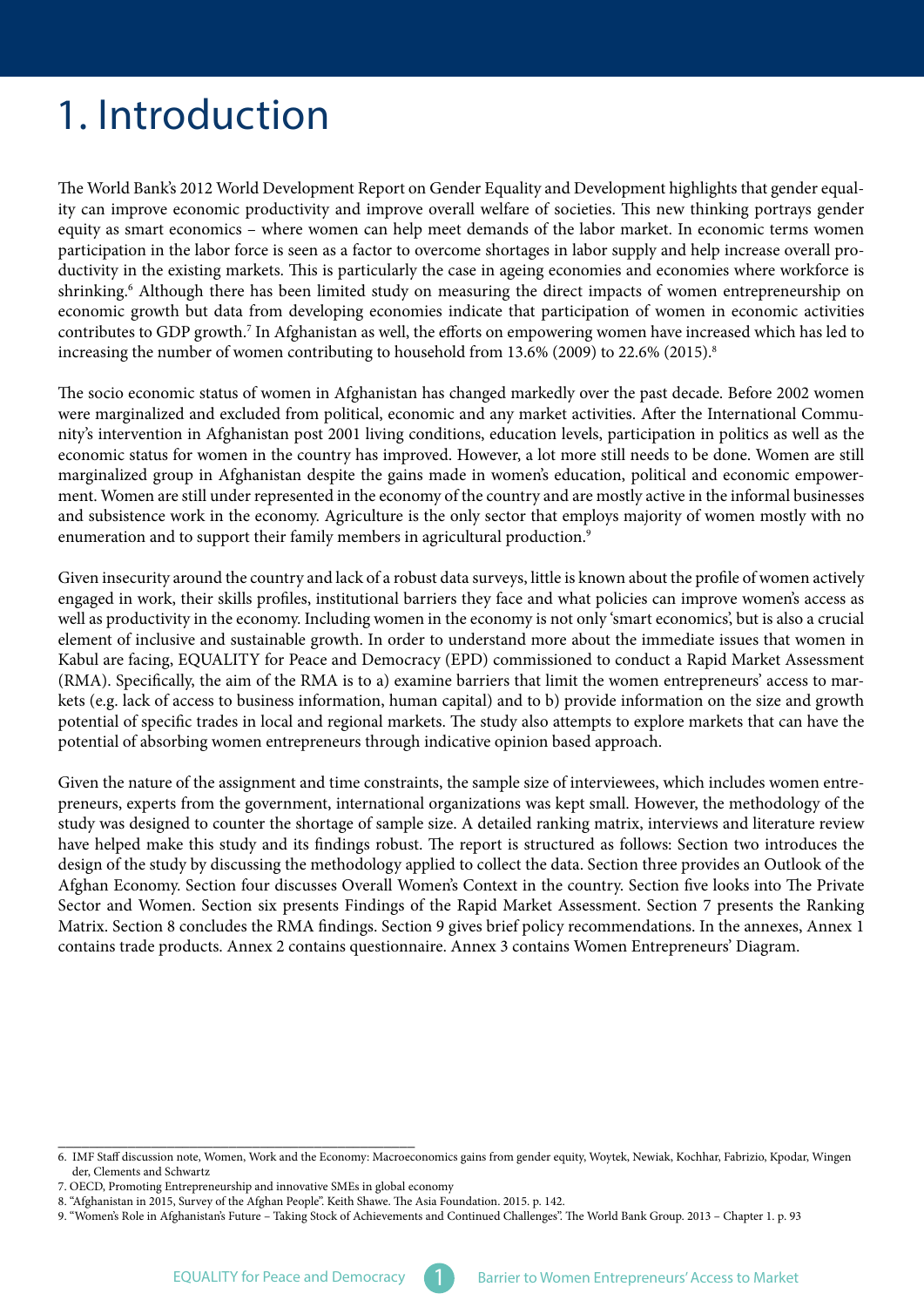### <span id="page-8-0"></span>2. Methodology

es that fall under the MSME (Micro-Small and Medium Enterprises) definition of Ministry of Commerce and Trade. The study is informed by brief and selected literature review exercise to collect information on women owned businesses and inspired women entrepreneurs list was determined from government, non-government and EPD's directory to be Through the collected information the data collection methods were identified and a number of women owned businesssurveyed and interviewed under this study.

Due to time constraint a large sample size was not feasible and the convenient sampling strategy was adapted. The sample size drawn from the compiled directory was non-random and purposive. The study covered 30 women entrepreneurs working in tailoring, making handicrafts and other subsistence businesses within Kabul city. Only those entrepreneurs were interviewed who were easily accessible and owned businesses in sub-sector those mostly employed women. The study was completed over a time period of 6 weeks. For data triangulation, the study surveyed women entrepreneurs and financial institutions, government agencies that support SMEs and donor agencies.

dition, a scorecard was used to see how women entrepreneurs perceive the severity of obstacles identified through the Primary data was collected through a detailed questionnaire to draw a picture of the women owned businesses. In adliterature review and a ranking matrix inductive of expert opinion on viable subsectors for women entrepreneurs. The ranking matrix was provided to SME development experts to rank sub-sectors that based on their knowledge could potentially be viable businesses for women entrepreneurs in the existing market to engage in. The tools to collect data and capture the market dynamics of MSMEs include ranking matrix, Key Informant Interviews, Questionnaire and a scorecard.

Ranking Matrix (See Section 7) tool is replicated from rapid market assessment conducted in Kyrgyzstan to identify the sub-sectors of the economy that avail opportunities for women entrepreneurs.<sup>10</sup> The sub-sectors in this study were identified through two sources: a) disaggregated sub-sectors by gender employment, and b) expert opinion. A rank-<br>ing matrix was created based on the identified sub-sectors of garment industry, livestock, dairy, horticultu where women representation as employee or employer is high. Although women participation in retail is very small but the study aimed at exploring the prospects of opportunities in retail for women entrepreneurs. The ranking matrix was presented to 7 experts to provide a score from a scale of 1 to 4. Ideally this should be scored by at least 20-30 experts for data findings to be conclusive. Keeping this constraint in mind, the results from this scoring exercise are used more as an indicative assessment rather than one with causal linkages. The scale is interpreted as 1 being not a viable sub-sector for a women entrepreneur to invest and 4 being ideal sub-sector for women entrepreneurs to invest. The summation of the score determines the viability of a sub-sector.

## 3. Economic Outlook of Afghanistan

cent from 2003 to 2012. Likewise, the GDP per capita more than doubled increasing from just below USD 300 in 2006 Afghanistan's economic growth over the past decade has been remarkable. GDP growth in Afghanistan averaged 9 perto USD 690 in 2012. While these growth achievements are significant, Afghanistan still needs a lot of catching up to do. The doubled GDP per capita places Afghanistan 198 out of 213 countries, the lowest being USD 600 for Central African Republic.<sup>11</sup> Afghanistan's per capita income is also lowest in South Asia. Furthermore, growth and confidence in the economy has stalled since the transition years starting 2013. The GDP per capita in 2014 is recorded at USD 633.8 while it was slightly more at USD 690.8 in 2012. Growth was expected at 1.9 percent in  $2015<sup>12</sup>$  All of this implies that one) growth will remain low and two) per capita incomes have stagnated and will remain so for the near term.

\_\_\_\_\_\_\_\_\_\_\_\_\_\_\_\_\_\_\_\_\_\_\_\_\_\_\_\_\_\_\_\_\_\_\_\_\_\_\_\_\_\_\_\_\_\_\_\_



<sup>10. &</sup>quot;WLSME RAPID MARKET ASSESSMENT OF GARMENTS, TOURSIM, FRUIT AND VEGETABLES, AND DIARY: SCANNING INDUSTRY COMPETI TIVENESS AND OPPORTUNITIES FOR WOMEN-OWNED SMEs IN KYRGYZSTAN." USIAD. ACDI/VOCA. February 2013. p. 5 and 6.

<sup>11.</sup> World Development Indicators database, World Bank, accessed on 18 September 2015. http://data.worldbank.org/indicator/NY.GDP.PCAP.CD/countries

<sup>12. &</sup>quot;Development Update." World Bank Group. October 2015. p. I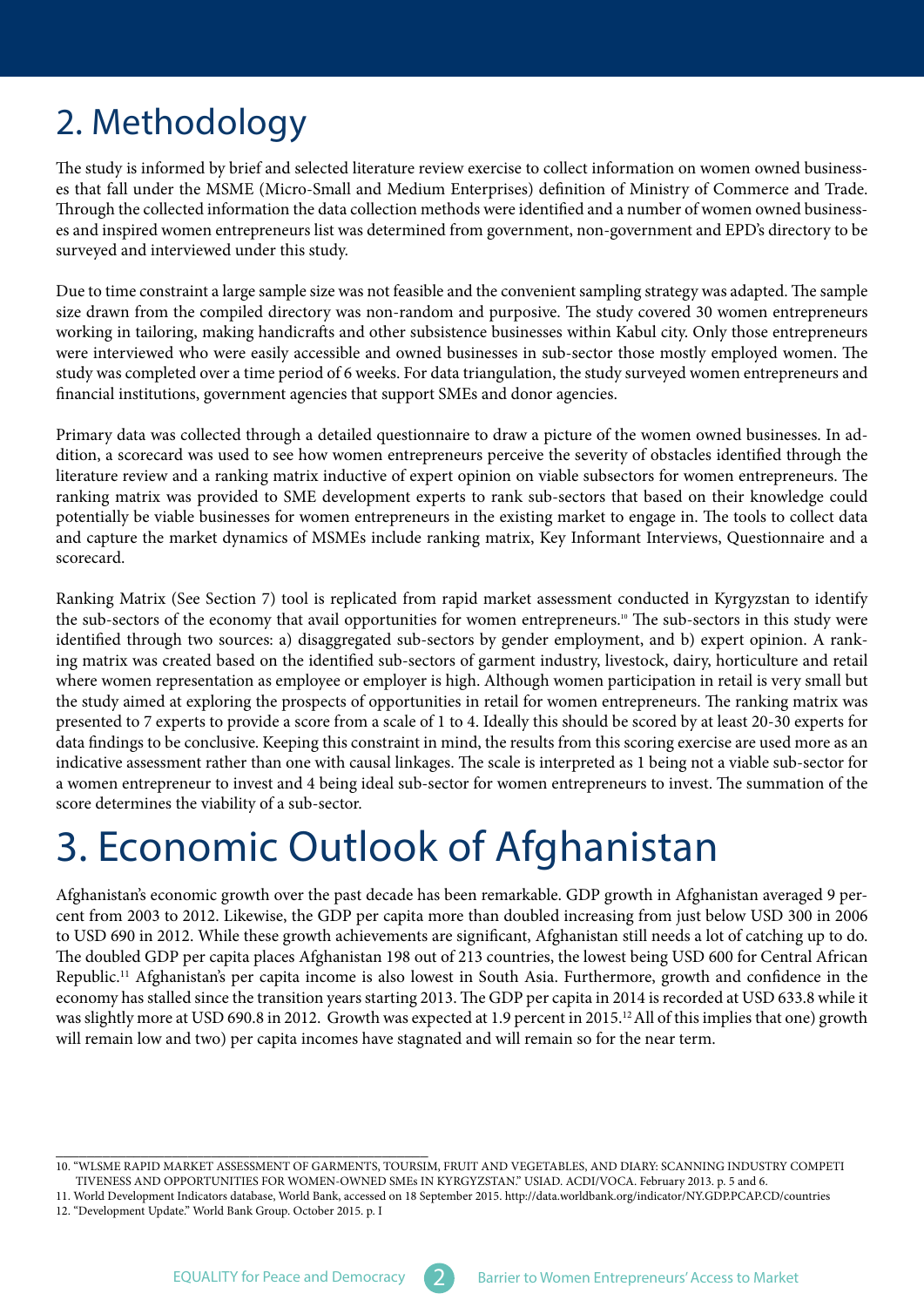<span id="page-9-0"></span>Afghanistan's fiscal position also remains limited. Afghanistan has relied heavily on aid to fund its national budget. Decline in aid and slowing of economy in 2014 because of political and security uncertainty that led to a fiscal deficit of -17.5% of GDP excluding donor grants .<sup>13</sup> Though the new National Unity Government has acted judicially in ensuring diture that is required to deliver basic services. Furthermore, the tight fiscal space limits government's ability to address that there will be no fiscal deficit in 2015, however, the increasing security costs are crowding out civilian sector expenthe growing jobs challenge and revitalizing the Afghan economy. This means very little new funding could be added to the national budget to support gender parity outcomes.

World Bank projects increase in real GDP to 3.1% in 2016 and expects growth levels to remain 3-5 percent for the next tered number of firms' which has decreased from 36% of new firms registration in 2013 to additional 26% decrease in few years.<sup>14</sup> They also show declining overall economic activity over the past years by using a proxy indicator 'of regisregistration in 2014.<sup>15</sup> All of the economic indicators i.e. declining growth, lower confidence in the economy, low levels provements, including for women, signify that overall economic landscape will shrink. Economic issues for women who of private sector activities compared to past years as well as a decline in aid levels that were the driver behind a lot of imare already part of the market as well as those who want to enter local markets may get magnified. In order to support these entrepreneurs, understanding the dynamics of local markets and how to succeed in them is key. The following few sections will try to unlock the issues as well as offer solutions and recommendations.

### 4. Legal, Social and Institutional Context for Women

The 2004 constitution of Afghanistan enforces equal rights for both men and women before the law and prohibits any discrimination against women.<sup>16</sup> The Afghan constitution has been clear on equality of gender and during the past decade laws were introduced to promote gender equality and eliminate violence against women such as "Elimination of Violence Against Women" law\*. The enacted labor law<sup>17</sup> of the country contains provisions for women and various ministries have adopted gender policies and strategies to enable safer and friendly work environments for women in the country. However, empowering women requires constant support from the government and strengthening the rule of law in the country to ensure women have the rights as provided by the legal framework of Afghanistan. One of the very few strategies to support this is the National Action Plan for Women in Afghanistan (NAPWA)  $2007 - 2017$  that focuses on three pillars namely 1) security, 2) governance, rule of law and human rights and 3) economy, work and poverty. Concentrated programs have been implemented and/or are under way to improve the livelihoods of women where significant achievements have been made in Health and Education aspects of women but financially women still remain vulnerable. To improve financial status of the population, the recent years have seen increase in formation and expansion of formal financial institutions particularly with some having specific program for women entrepreneurs. But access to finance needs a lot more attention by understanding the social or cultural acceptance dynamics of women as entrepreneurs among other aspects such as literacy, tertiary education, health that undermines women rights for wom-<br>en's empowerment.

The Afghan civil code approved in 1977<sup>18</sup>, has not been ratified since then is detailed on social rights and gender issues. Among other rights, the civil code discusses right of women to own a property either through inheritance; transfer or purchase.<sup>19</sup> The civil code grants all rights to a woman over the property she owns and abstains her husband, father, brother and other male and female relatives from interfering into its management. Furthermore, the religion also gives women right to own property, ownership and engaging in commerce.<sup>20</sup>

\_\_\_\_\_\_\_\_\_\_\_\_\_\_\_\_\_\_\_\_\_\_\_\_\_\_\_\_\_\_\_\_\_\_\_\_\_\_\_\_\_\_\_ 13. "Afghanistan Development Update". The World Bank. October 2015.

<sup>14. (</sup>note  $6$ ).

<sup>15. &</sup>quot;Economic Update." The World Bank. April 2015. p. 7.

<sup>16. &</sup>quot;Article 22: Any kind of discrimination and distinction between citizens of Afghanistan shall be forbidden. The citizens of Afghanistan, man and woman, have equal rights and duties before the law."

The Elimination of Violence Against Women Law was issued by the government but was rejected by the Parliament

<sup>17.</sup> Article 9, 29, 31, 38 and 48 of Afghan Labor Law.

<sup>18.</sup> Kabeh Rastin-Tehrani, Nadjma Yassari. "Max Planck Manual on Family Law in Afghanistan." Max Planck institute for comparative public law and international law. 2nd Edition. July 2012.

<sup>19.</sup> Afghan Civil Code 1977, Property Rights Section, Volume 4.

<sup>20. &</sup>quot;Women's Role in Afghanistan's Future – Taking Stock of Achievements and Continued Challenges". The World Bank Group. 2013 – Chapter 1. p. 26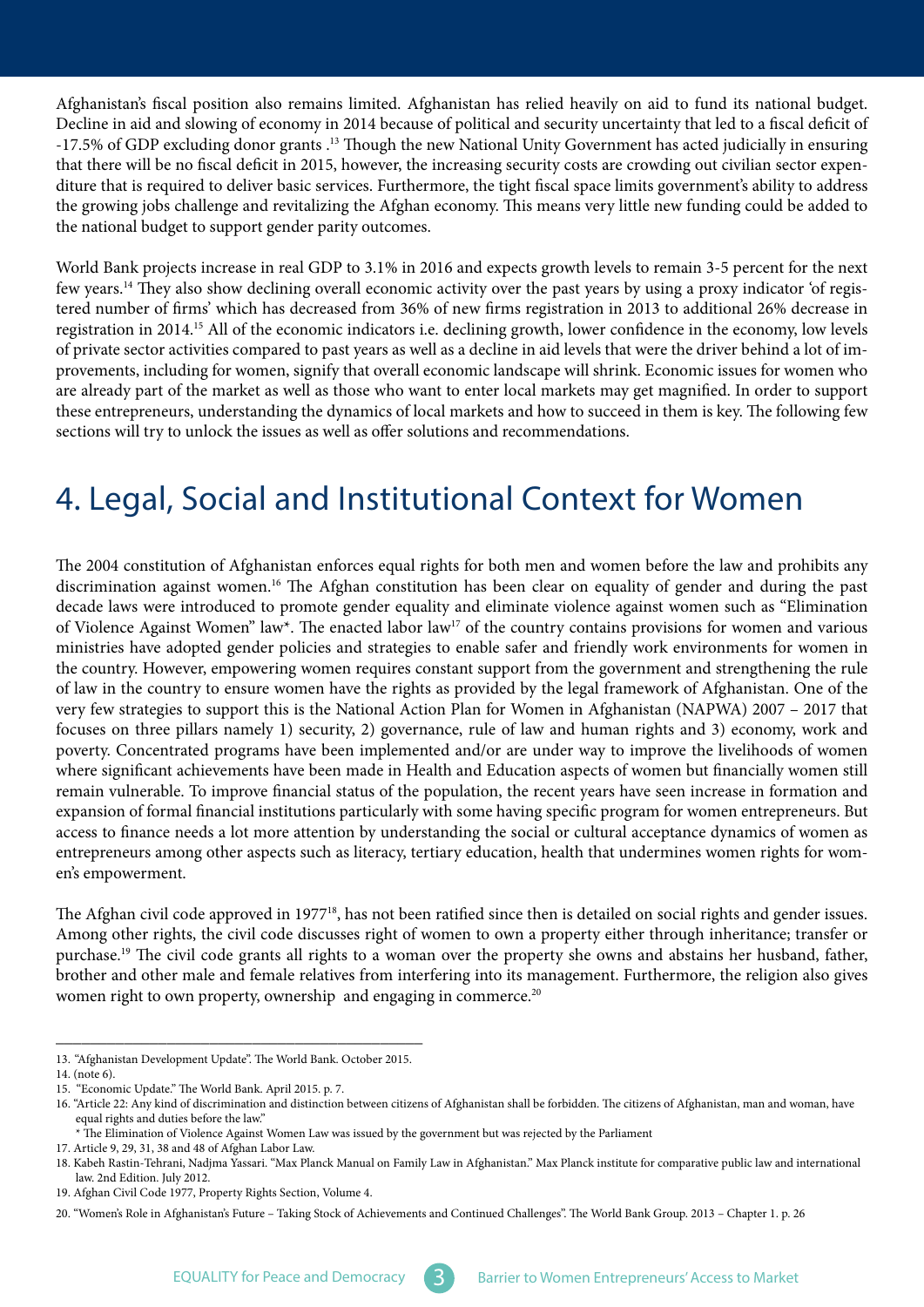<span id="page-10-0"></span>ever, knowledge and practice of respecting gender rights among other rights in the country remains limited which leads However, multiple laws in practice in Afghanistan have undermined the enforcement of both Sharia and state law. Howto abuse of the rights. "Without legal awareness and a familiarity with legal structure, women become hesitant to claim property rights and address violations of those rights."<sup>21</sup> Studies conducted in the country show that the traditional practices in parallel to state law based on Islamic values have challenged the social inclusion of women in the country and "structural issues of insecurity, illiteracy, low female employment and a weak and ineffective judicial system impose further constraints on women's access to property".<sup>22</sup>

ment and economics status of gender as indicators where Afghanistan has been ranked 150 out of 151 countries.<sup>23</sup> This The United Nations Development program assesses gender inequality in countries using reproductive health, empowerresult is particularly worrisome since a legal framework to empower women exists. While there has been progress in cities where government has strong grip over the institutions such as Kabul, Herat, Nangarhar and Balkh but overall the status of women in Afghanistan is grimmer.

Cultural and social norms widely accepted and practiced obstruct women entrepreneurs' access and agency's to exercise their rights. The Asia Foundation Survey of the Afghan People shows a declining trend of people's perception on women mistic picture but as the study reports "respondents who never attended school  $(61.2%)$  are less likely to agree with the working outside of the home. 64% of male respondents with women working outside of home may show rather optiidea of women working outside the home".<sup>24</sup> Women respondents' number of the same survey of The Asia Foundation ("survey of the Afghan people 2015") is almost at 73% agreeing with women working outside of home.

Education and awareness remain keys in changing perception of people in accepting the societal and cultural change of allowing women to fully participate in economic spheres in the country. Article Forty-Three of the constitution states that "the state shall devise and implement effective programs to create and foster balanced education for women, improve ment in girls' education. The primary school attendance ratio is at 47.8% for girls in 2014 (ALCS 2014), although the ratio education of nomads as well as eliminate illiteracy in the country". In the past 14 years there has been significant achievehas declined from 50.7% (NRVA 2011-12).<sup>25</sup> The attendance ratio declines for secondary (27.1%) and tertiary education  $(4.3%)$  but has shown a slight increase from 25% and 3.3% shown in NRVA 2011-12, respectively. Among other factors, this increase can well be associated with the identified factor that as education level increases so does the support level for women's education. $26$ 

Given the low literacy rate, low tertiary education level and paucity of human capital particularly in early 2000s, the international community and afghan government focused extensively on developing the capacity of the institutions al cooperation and summits provided access to Afghan entrepreneurs (businessmen and businesswomen) to regional and private sector. Legal framework, creation of financial system, provision of basic infrastructure and access to regionand global markets to start import and export businesses. The private sector development strategy under the ANDS 2007/2008 - 2012/2013 also helped build an enabling environment to bolster private sector and bring investments to the country. The strategy fell short in segregation of gender in private sector development. The only instrument in the strategy to target women was provision of microcredit access to rural women who are ultra-poor.

### 5. Women in Private Sector

Availability of resources for opportunities and knowledge is different depending on the geographic location, formal institutions reach and various traditions in practice in the country. The access to such resources and knowledge remain limited to women in Afghanistan. Women's businesses in the country differ from men owned businesses, and women owned businesses are mostly concentrated on producing low cost or subsistence level goods.

Women in the country have taken more positive role and have worked to diversify their business role. The diversity has been at smaller level, as it requires extensive human and financial capital for establishment and growth of sophisticated

\_\_\_\_\_\_\_\_\_\_\_\_\_\_\_\_\_\_\_\_\_\_\_\_\_\_\_\_\_\_\_\_\_\_\_\_\_\_\_\_\_\_\_\_\_\_\_ 21. "WOMEN'S ACCESS TO PROPERTY IN AFGHANISTAN, Law, Enforcement and Barriers." QARA Consulting, Inc. 2011. p. 8.

<sup>22. &</sup>quot;WOMEN's ACCESS TO PROPERTY IN AFGHANISTAN." Harakat-AICFO. May 2011.

<sup>23. &</sup>quot;Human Development Report." UNDP. 2014. p. 174

<sup>24. &</sup>quot;AFGHANISTA IN 2015, A Survey of the Afghan People". Keith Shawe. The Asia Foundation. 2015. p. 140.

<sup>25. &</sup>quot;Afghanistan Living Conditions Survey, half-year report". CSO. 2014. p. 7.

<sup>26. &</sup>quot;AFGHANISTAN IN 2015, A Survey of the Afghan People". Keith Shawe. The Asia Foundation. 2015. p. 139.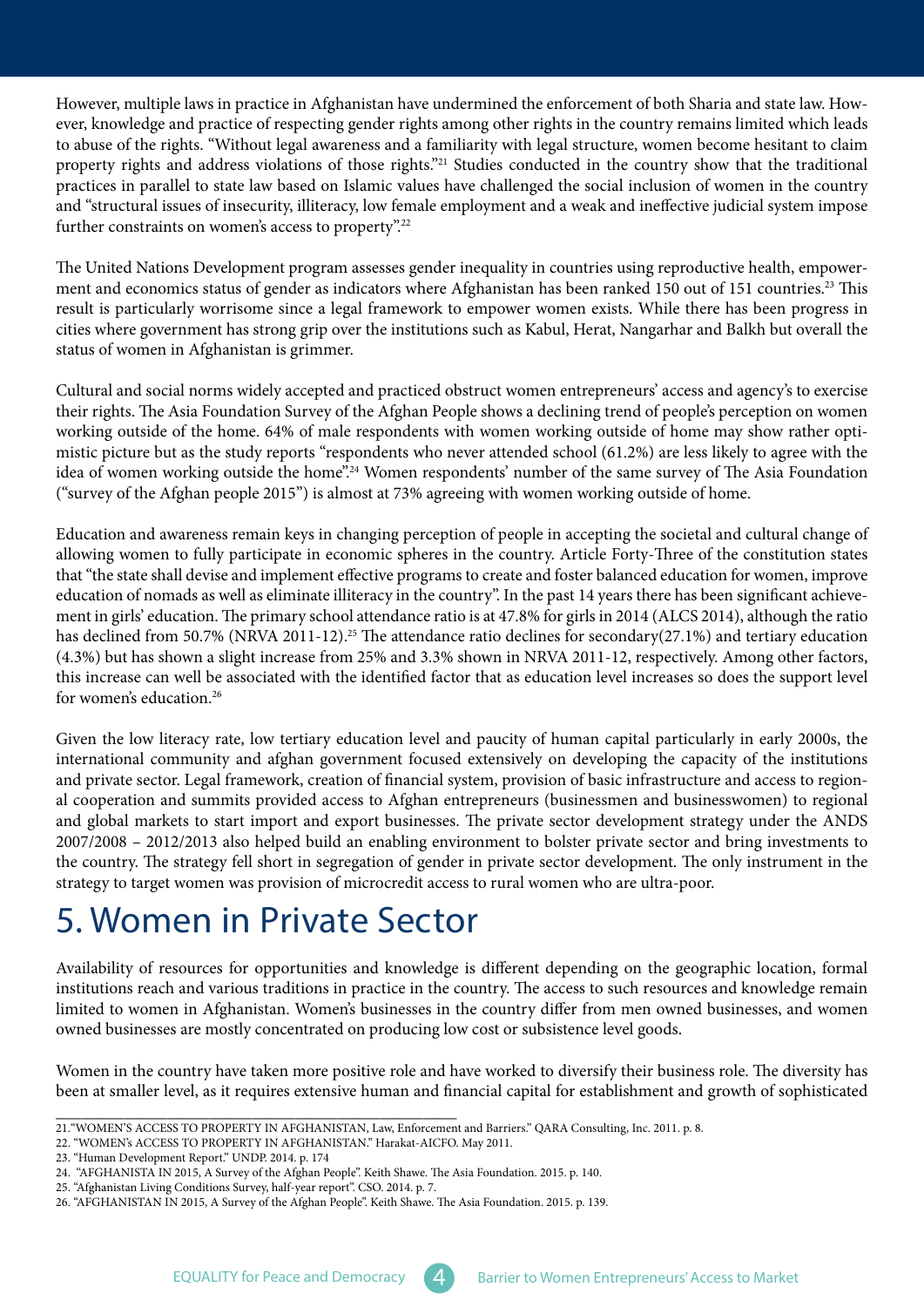businesse and at a large scale women are engaged in economic activity relating to services, manufacturing, food proces ing and livestock.<sup>27</sup>

Overall the market in Afghanistan is still in its infancy phase and requires further regulatory intervention from the government. The interventions should be limited to create competitive markets to encompass the transformation of informal businesses into formal business in the economy. "Doing businesses in 2016" a World Bank Group report ranks Afghanistan at 34 to start up a business while the overall ranking of doing business in Afghanistan is 177. The informal businesses existence is at large and 80 - 90% of economic activity takes place in informal economy.<sup>28</sup> There are higher chances that the businesses may not get appropriate attention through government policy intervention to boost the pri-<br>vate sector and protect businesses from unwanted global and local economic shocks.

clining, National Risk and Vulnerability Assessment (NRVA) 2007/08 report indicated participation rate of 47%<sup>29</sup> for Women participation in the labor of the country remains low although the participation rate in respect to men is dewomen. The NRVA 2011-2012 report shows the labor participation rate at 49.8% and to disaggregate it based on gender, male labor participation is 81% and female labor participation is 19%.<sup>30</sup> And the proportion of women labor is dominant ties it may be hard to obtain a precise number of women entrepreneurs in the country. The absence of data doesn't make in manufacturing sector followed by agriculture as indicated in chart 1. Given the informal and formal business activinesses contribute towards economic growth, employment generation, revenue generation and also importantly towards women entrepreneurs' work less valuable than their male counterparts though. The established women-owned busiinnovation and creativity in the business environment of the country.



Chart 1: Women proportion in subsectors Challenges and Opportunities in Inclusive Growth of Afghanistan, World Bank, Washington DC, 2013.\*\*

\_\_\_\_\_\_\_\_\_\_\_\_\_\_\_\_\_\_\_\_\_\_\_\_\_\_\_\_\_\_\_\_\_\_\_\_\_\_\_\_\_\_\_\_\_

<sup>27.</sup> CSO, Chapter 4: Labor force characteristics, National Risk and Vulnerability Assessment report, 2011-2012 p.

<sup>28.</sup> Informality and Small Businesses Development in the City of Kabul, AMMC, Harakat, July 2011, p. 2

<sup>\*\*</sup> This citation is taken from "Women's Role in Afghanistan's Future - Taking Stock of Achievements and Continued Challenges". The World Bank Group. 2013. Chapter 4. p. 100"

<sup>29.</sup> Chapter 4: Labor force characteristics, National Risk and Vulnerability Assessment report, 2007/08. p. 39

<sup>30.</sup> Chapter 4: Labor force characteristics, National Risk and Vulnerability Assessment report, 2011-2012 p. 35

<sup>31. &</sup>quot;Afghanistan's Private Sector: Status and ways forward." Richard Ghiasy, Jiayi Zhou, Henrik Hallgren. NIR, International Council of Swedish Industry. 2014. p. 15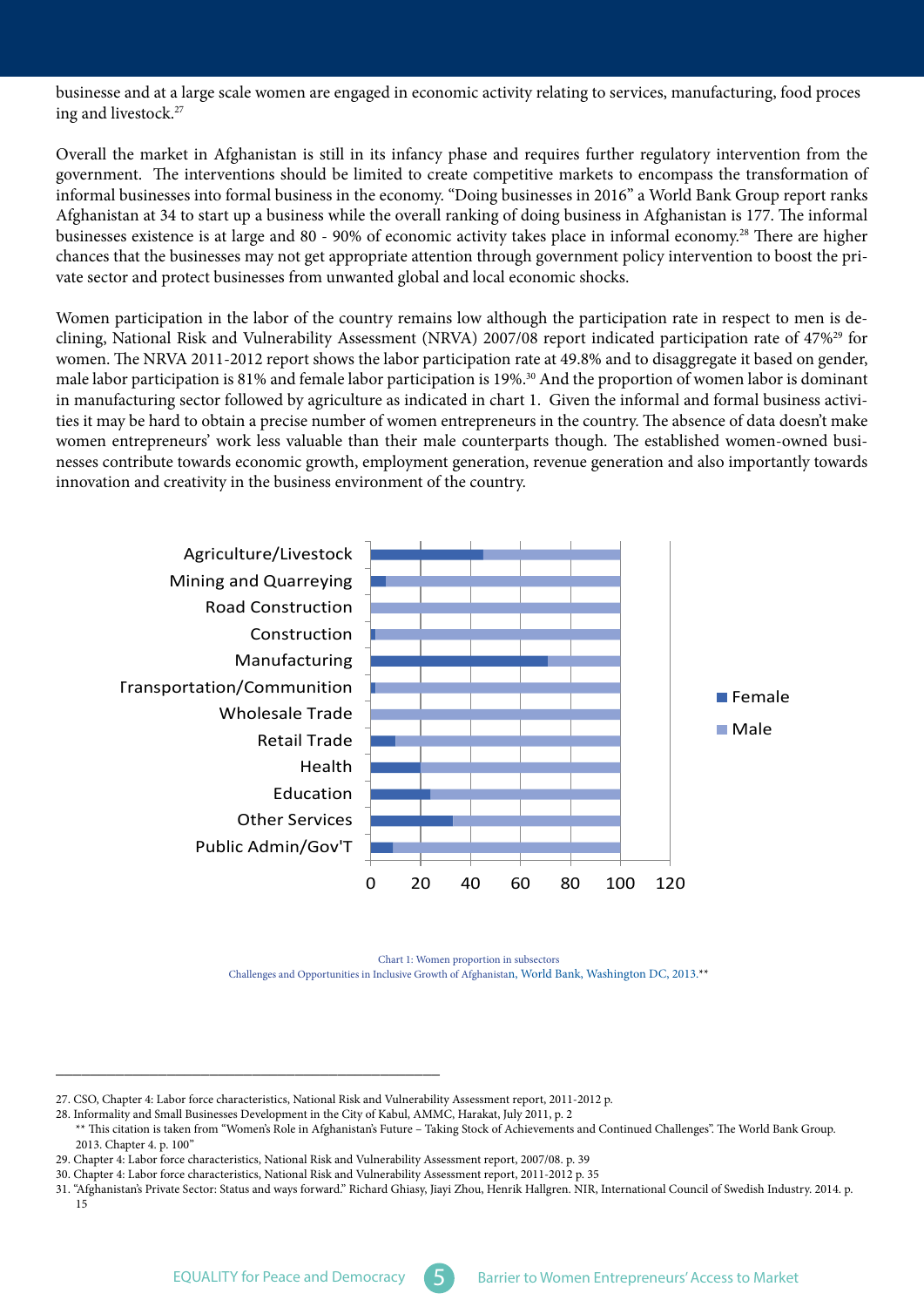<span id="page-12-0"></span>mains on a low-productivity basis and/or is at subsistence levels".<sup>31</sup> Horticulture, irrigated wheat and intensive livestock growth of the country, "40% of the labor market is employed in the agricultural sector but much of this employment reand animal husbandry are identified to have "greatest commercial agricultural potential" and can "quickly generate jobs and incomes".<sup>32</sup> Women labor force share in livestock trending is "in absolute numbers larger than male share".<sup>33</sup> Agricul-<br>ture products from the subsectors of horticulture and livestock comprises major share of Afghani

The presence of International Coalition Forces and expenditure in reconstruction of the nation post 2001 saw influx of sector is very small and there have been construction firms owned by women entrepreneurs but this subsector requires money in construction sector and there was boom in construction sector. Women representation in construction subheavy capital as indicated in Doing Business Report 2016. The initial capital required for this business makes construc-<br>tion mostly inaccessible to women entrepreneurs.

Industry comprises around 22% of Afghanistan's official GDP<sup>35</sup> with around 90% of manufacturing is comprised from agricultural processing.<sup>36</sup> Investment in industries is deemed risky with longer period to reach maturity and Afghan entrepreneurs' tend to opt for businesses that have immediate returns and require less capital. To encourage growth of lished industrial parks with provision of better access to water and electricity. Furthermore, AISA and MoCI have also industries, Afghanistan Investment Support Agency (AISA) and Ministry of Commerce and Industries (MoCI) estabworked on to introduce incentive packages for women entrepreneurs to run their SMEs in industrial parks to encourage growth of women-owned businesses.<sup>38</sup>

Likewise, MoCI adapted policy of 'imports substitute' to increase exports by identifying the sectors where the local products are competitive and the subsectors identified are agricultural processing, livestock skins and leather, carpets, construction, marble and gemstones.<sup>39</sup> Afghanistan has been running negative current account balance and consumes imported goods as the domestic production is weak. Despite economic downturn in the last two years, trade prospects have been positive for the last two years mostly comprised of agricultural products that account for more than 60% of exports.<sup>40</sup> A potential reason could be decline in consumption of the households in the last two years where consumers pets, fruit and nuts, vegetable oil, natural herbs and leather. The imported items are mostly mineral fuels (mineral oils), have shown lesser appetite for imported goods. The basket of exported goods mostly has traditional items such as carcooking oil, edible vegetables, dairy products, coffee, tea, mate and spices. Table 1 and 2 in Annex1 shows the imported and exported goods of Afghanistan by year, share and net value.

## 6. Primary Findings

Given poverty levels in Afghanistan still remain at 36 percent of the population and another 40 percent vulnerable to shocks, economic activities for women thus are a necessary mean to sustain livelihoods. Political fragility and insecurity further compound the prospects of women in markets. However, the economic impact of women entrepreneurs could be significant for their families, especially the poor, as well as have a positive effect on the economy by creating further ing employees. The numbers of employees they have employed<sup>41</sup> add up to approximately 442 men and women in their jobs as is evident from the finding of this RMA. Entrepreneurs of 17 businesses out of 30 under this study reported hir-.businesses

\_\_\_\_\_\_\_\_\_\_\_\_\_\_\_\_\_\_\_\_\_\_\_\_\_\_\_\_\_\_\_\_\_\_\_\_\_\_\_\_\_\_ 32. "Afghanistan's Private Sector: Status and ways forward." Richard Ghiasy, Jiayi Zhou, Henrik Hallgren. NIR, International Council of Swedish Industry. 2014. p. 16

<sup>33.</sup> Chapter 4: Labor force characteristics, National Risk and Vulnerability Assessment report, 2011-2012 p. 35

<sup>34.</sup> Accessed on December 19, 2015. http://cso.gov.af/en/page/economy-statistics/6323/annual-trade

<sup>35. &</sup>quot;Growth during transition 2012-2015." Afghan Ministry of Commerce and Industries. Oct 2012

<sup>36.</sup> Accessed on December 19, 2015 http://data.worldbank.org/indicator/NV.IND.TOTL.ZS

<sup>37. &</sup>quot;Afghanistan's Willing Entrepreneurs, Supporting Private-Sector Growth in the Afghan Economy." Jake Cusack, Erik Malmstrom. KAUFFMAN, The Foundation of Entrepreneurship. November 2010. p. 4.

<sup>38.</sup> Author's Interview with Director of Investment Promotion Agency of AISA

<sup>39. &</sup>quot;Implementing the SME Strategy, Action Plan for Developing Afghanistan's Agri-Business Sector." M

<sup>40. &</sup>quot;Afghanistan Economic Update." The World Bank. April 2015. p. 15

<sup>41.</sup> Many women were working from their home but were paid for their services of making handicrafts. The employment opportunity provided by the surveyed businesses fit the definition of employment adapted by CSO: Employment is defined as "All persons aged 14 and over who, during the reference period of one week, were in paid employment or self-employed and who worked at least eight hours."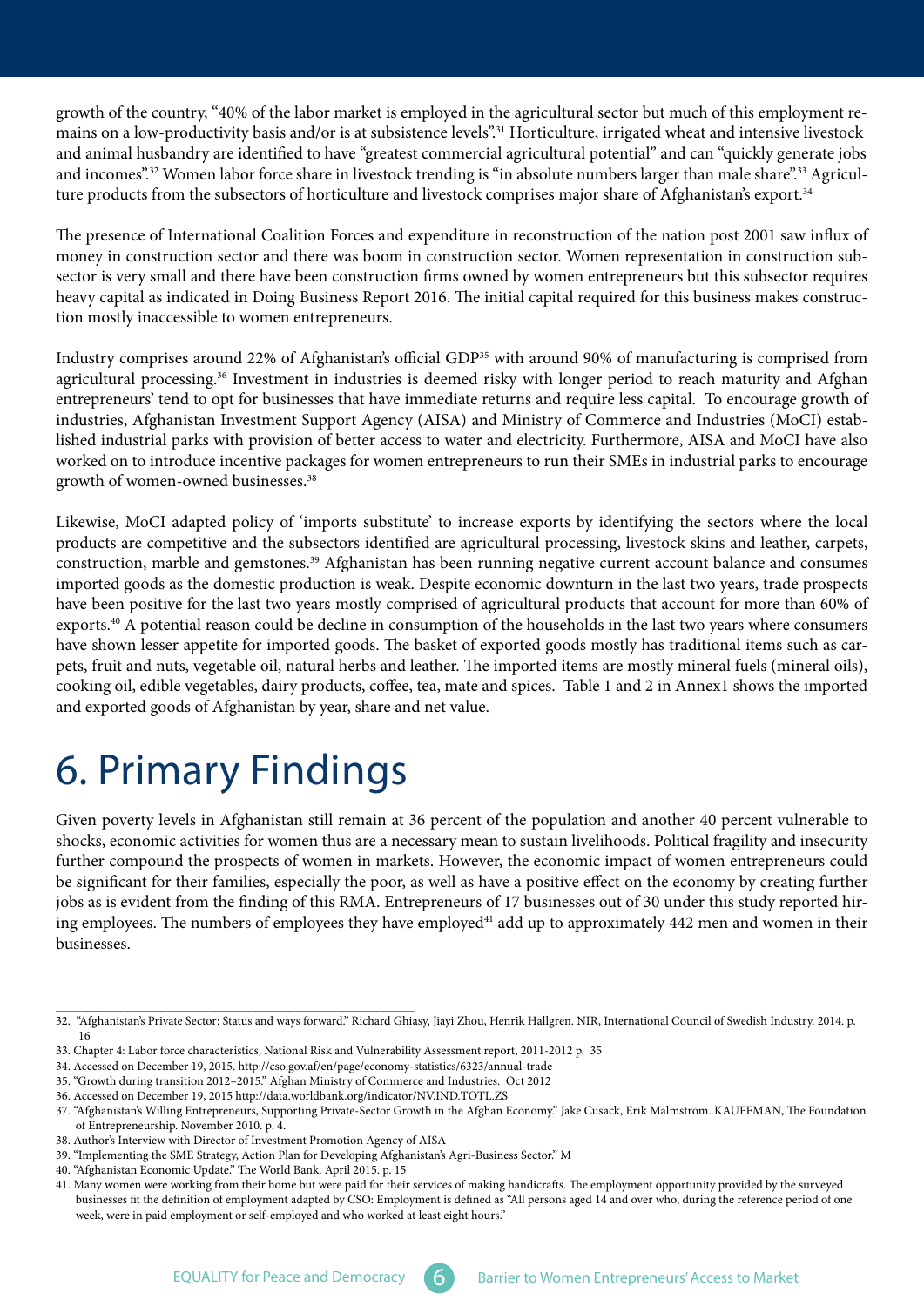#### Chart 2: Jobs Created



Women owned business either for self-employment or generating employment had contrast in ways of doing business that could be associated with their level of education, knowledge and experience in the labor market. Those who were illiterate and had not received any support mostly relied on traditional way of doing their business. For instance, women sewing clothes solely depended on their existing customers who mostly were their neighbors to bring in new customers and those with tertiary education and some level of support received from various institutions resorted to more modern techniques to run their businesses. A women entrepreneur who recently shifted her business from Parwan to Kabul is carrying out market research on her own by visiting houses to determine usage and viability of solar energy. It is evident that women who have fewer restrictions on working outside of home seemingly had a different view of doing business compared to those who were not allowed to interact a lot with outside.



#### **Chart 3: Society's Perspective on Women Entrepreneurs**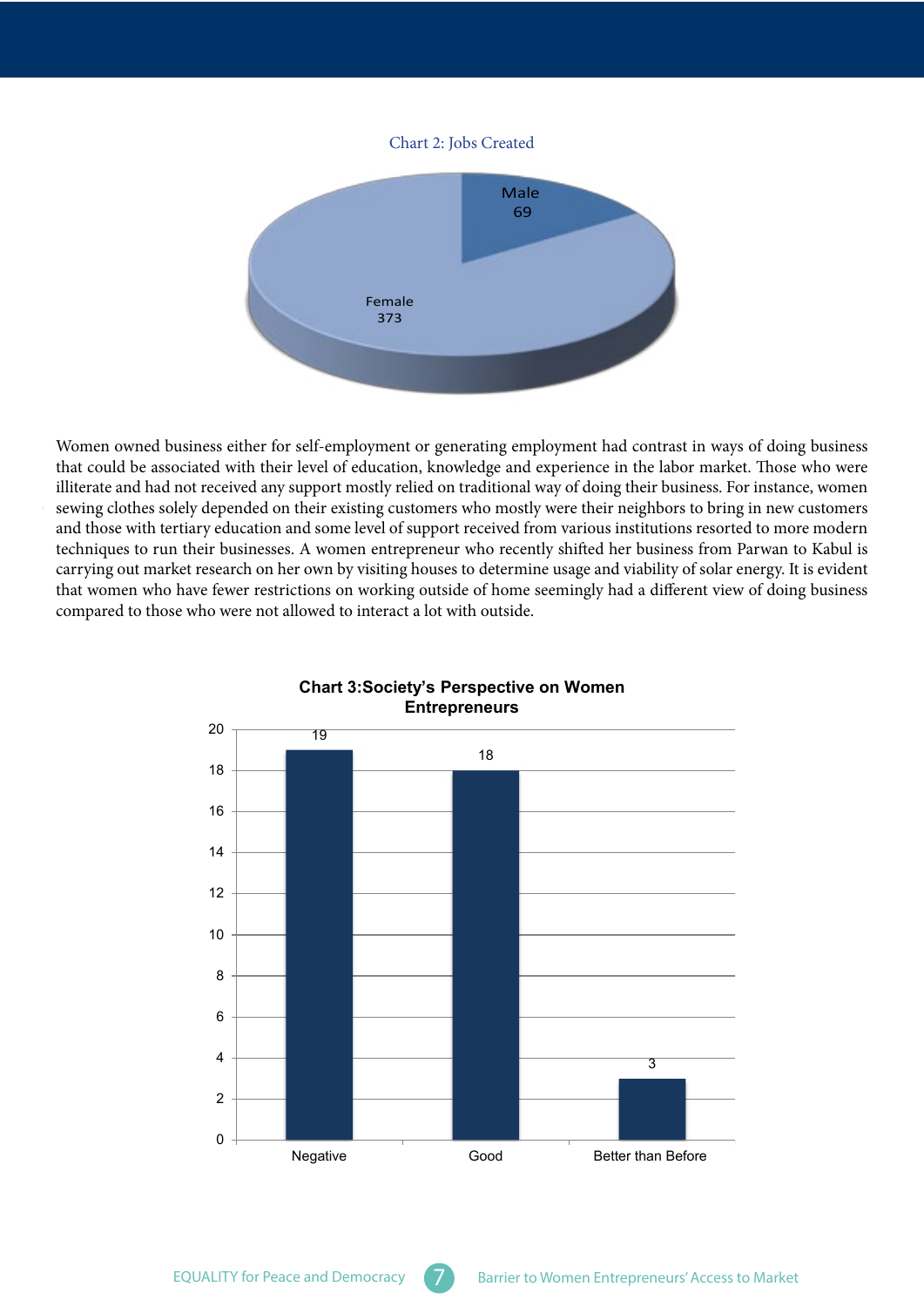interaction with the market or transactions with other businesses would take place through their family members and women entrepreneurs' interaction remained limited. Male employees were mostly employed to trade or transport the goods they had produced to shops and wholesalers. Reciprocally, male employees (including family members) would make purchase for the input (raw materials) of production/services rendered under the businesses. The entrepreneurs interviewed believe that the society is still not willing to accept women owning businesses and to conduct businesses as men do. The chart below (Chart 3) summarizes the responses on society's perception of women doing businesses. Those who responded "Good" were mostly running businesses for self-employment from their homes. The x-axis presents the perception of the respondents and y-axis presents the number of respondents in relation to each perception.

Opportunities in general are uneven for both genders and are to a large extent created by the intervention of government cate in Bagh Zanana (A bazar created for women and only accessible to women in Kabul) for awareness found her way or mostly by donor agencies. For example, a woman entrepreneur invited 10 years ago by another woman rights advoto "Idea New" desk of USAID. She received support to establish a small size spices enterprise through USAID's support. However, such opportunities remain invisible to women who are not allowed to step outside of home, as mostly is the case with women in tailoring subsector running their business from home.



#### Chart 4: Women Entrepreneurs' income contribution

The decision of starting up a business or occupation for many was derived from contribution to household income and to support their families as breadwinners, whereas respondents with tertiary education also showed passion for their work. The choice of the business for women with no literacy has mostly been influenced by their surroundings and with limited or no information of the market. The choice of business has been influenced either through occupational inheritance from family or individuals in the vicinity that are doing similar work and is easily accessible.

The impediments faced by women entrepreneurs are numerous and are based on their nature of business, experience of market and location of business weighs the severity of each barrier differently. Social and cultural barrier seems to be less of a problem to those who have established SMEs and to those who only serve to women customers. This case can-<br>not be generalized since Kabul has seen more advocacy for women rights in the past decade that has somehow the atmosphere but harassment while commuting to work, home and market for women entrepreneurs still remains a concern. The respondents reported that women in general are not allowed to step outside of home or establish contact with outside to become entrepreneurs or employees. For Microfinance institutions receiving full information of a female customer to grant a loan remain a challenge at operational level in provinces where MFIs operate. Despite, microfinance institutions have employed female employees specifically to interact with and service loan for female customers for their ease to receive loans, many women are

\_\_\_\_\_\_\_\_\_\_\_\_\_\_\_\_\_\_\_\_\_\_\_\_\_\_\_\_\_\_\_\_\_\_\_\_ 42. Due to confidentiality agreement with respondents, the author is refraining from using name/location/name of the business of the entrepreneurs.

<sup>43.</sup> The "surrounding" should be interpreted rather broadly that includes cultural/social freedom.

<sup>44.</sup> Interview with Director of Afghanistan Microfinance Association.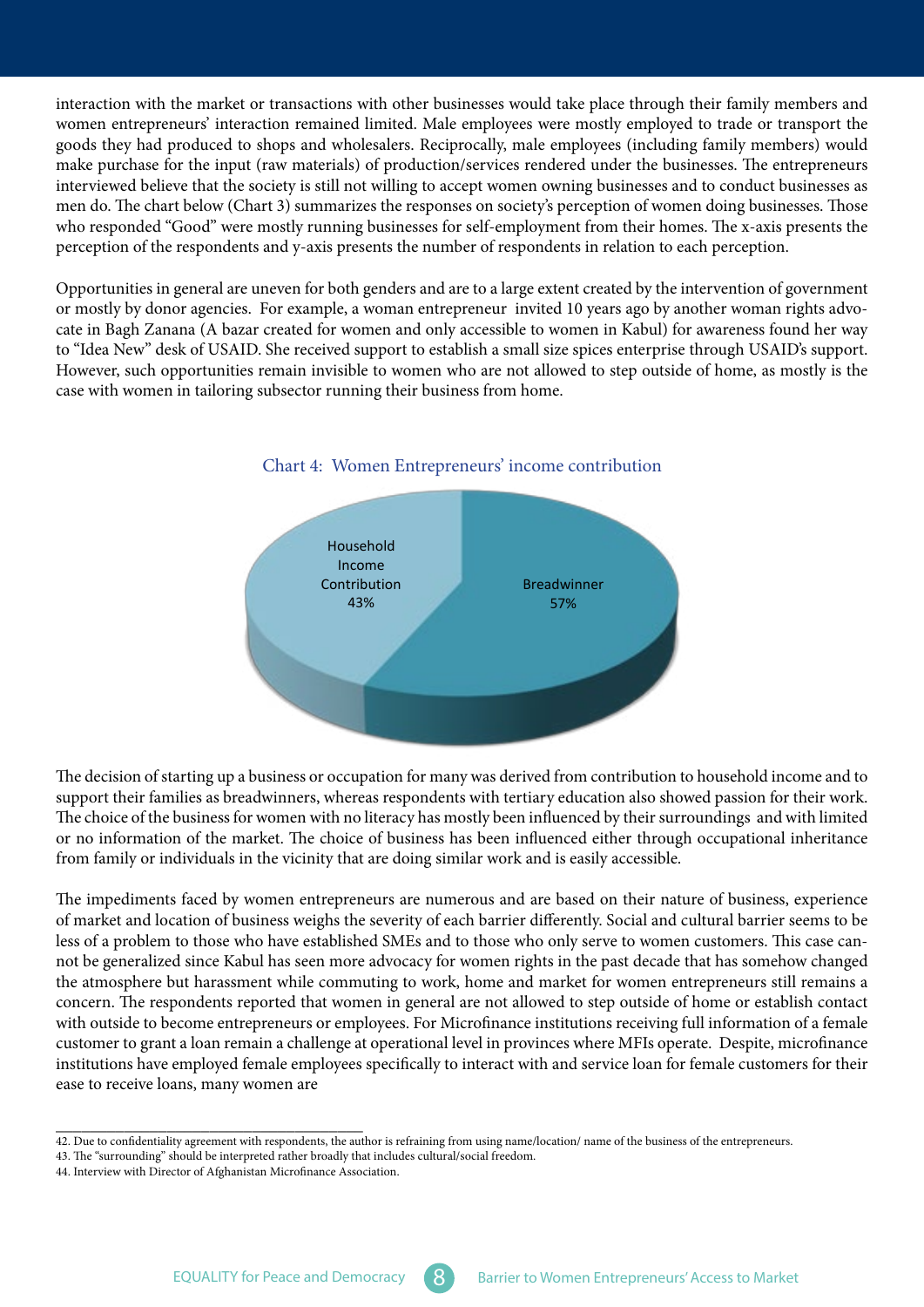still not allowed to provide any photo ID or other personal information necessary to secure loans.

Two characteristics of women run businesses stood out and were common:

- 1. The entrepreneurs surveyed had some sort of support or involvement of their male family members in their businesses and very few were running their businesses independently. The male members of their family mostly would do interaction with the market and clients on their behalf.
- 2. The choice of workplace mainly remained home for all women entrepreneurs interviewed who were surveyed mainly for two reasons a) if shops/spaces are rented for businesses the landlords charge high rent and b) the business turover is not able to support additional costs such as commercial electricity.

Entrepreneurs reported access to finance and property as a major obstacle faced by them. Those who had secured loans from banks spoke of high interest rates and high repayment plan and other entrepreneurs could not secure loans due to failure to provide a property or land as a collateral. Knowledge regarding Islamic Banking/Finance Window, that is relatively new, and small loans offered by Microfinance intuitions was limited or almost non-existent. Chart 5 shows that 15 entrepreneurs out of 30 surveyed had relied on their family (mostly husbands) to receive financial support for the businesses and the husbands were involved to support their businesses.





The flow of general information regarding opportunities and business related remain limited among those entrepreneurs surveyed. Knowledge about private, government and non-government institutions was limited or non-existent. Those who said are aware of such support couldn't elaborate to name any of the organizations and had shown access to finance as a major barrier. Whereas those women who had less family restrictions on interacting with market had more information about support and services from formal institutions. The businesses surveyed tend to get information from clients and neighbors who were running similar businesses in the vicinity. Entrepreneurs who had received technical skills and were trained applied different approaches to get their information on the products in the market. For instance, a woman owned business of embroidery and sewing clothes usually appears to garment market as a customer to know about the fashion, fined to entrepreneurs who were allowed to step outside of home more regularly for the purpose of their occupation and to designs portrayed on stores and seek information on new products from garment stores. Market information was conthose who had received some sort of support from formal institutions. Entrepreneurs with more complex businesses had the liberty to independently make decisions compared to those in poultry, tailoring and livestock trending.

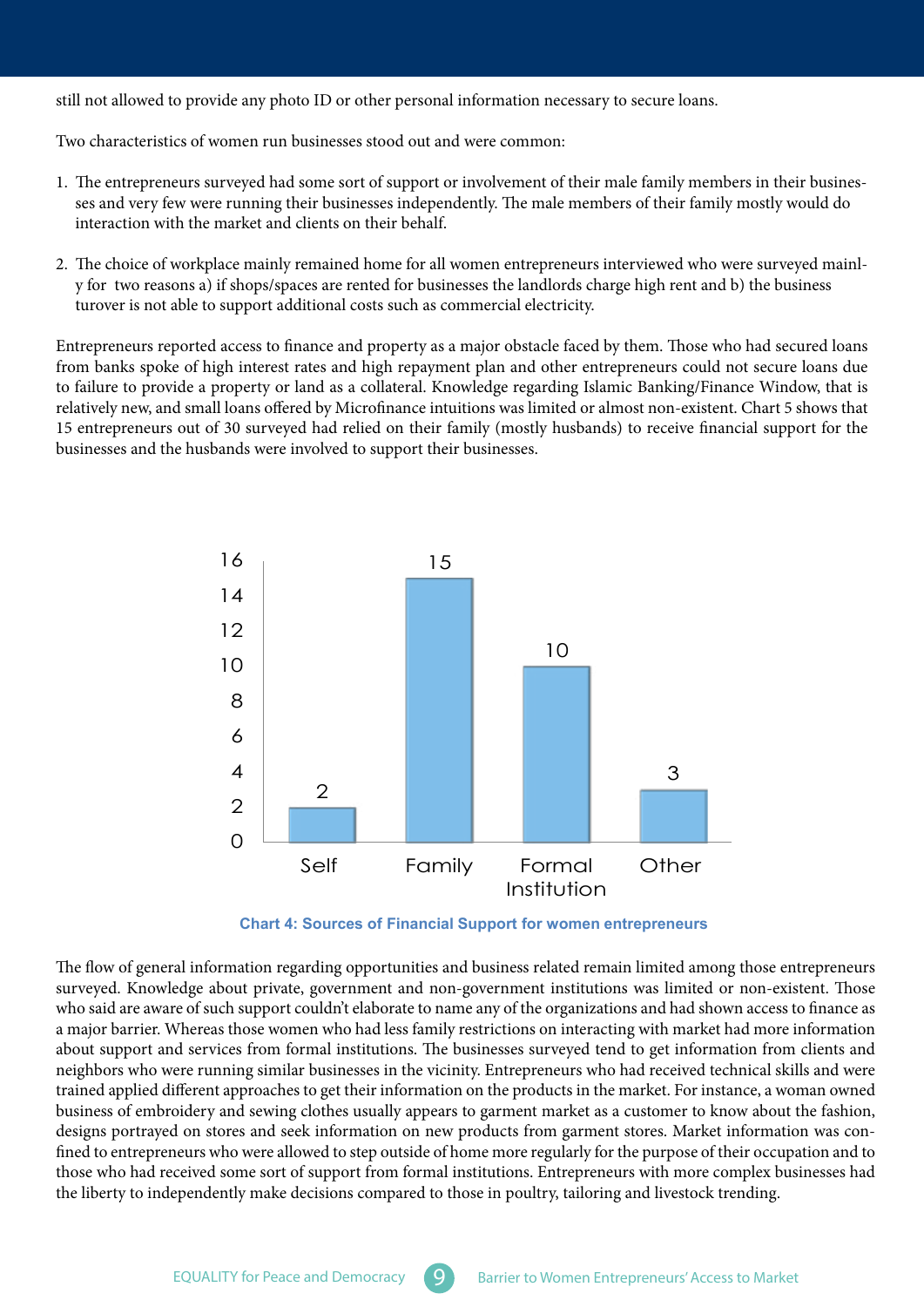The challenges and barriers aside from security that the entrepreneurs faced differed based on the nature of businesses but most of them were common. Security was more often cited as a general issue and specific security issues such as social intimidation was cited by as many as 4 entrepreneurs. Security remains a challenge throughout the country and this study did not aim to scrutinize the security factor in more detail to avoid astray from the objectives of the study. The entrepreneurs identified the following barriers:

- 1. Access to finance: The major barrier to access finance was the social and family restriction factor. Where entrepreneurs were concerned that their families have little or no trust on their abilities to provide collateral as required by banks or present themselves as guarantors for microfinance loan through microfinance institutions. In Kabul city formal financial institutions remain mostly accessible unlike in some other provinces of the country.
- 2. Access to property: Access to property or land remained a major factor to secure loans since women culturally are deprived from the right to own or inherit a property.
- 3. Social barriers: For the entrepreneurs who had established businesses in Kabul this seemed to be of a lesser concern but remains a major obstacle in general for the entire population. The entrepreneurs reported that the atmosphere in Kabul has improved a lot in the last decade for women to work but worries of harassment or intimidations were still .voiced
- 4. Workplace: Entrepreneurs indulge in manufacturing businesses were concerned about the cost of electricity and rent to occupy a specific place for their production. Hence they were running their business from their homes but it remained a challenge for them to grow their businesses from home.

The surveyed entrepreneurs identified the barriers that are depicted in following chart.



Barriers to Women Entrepreneurs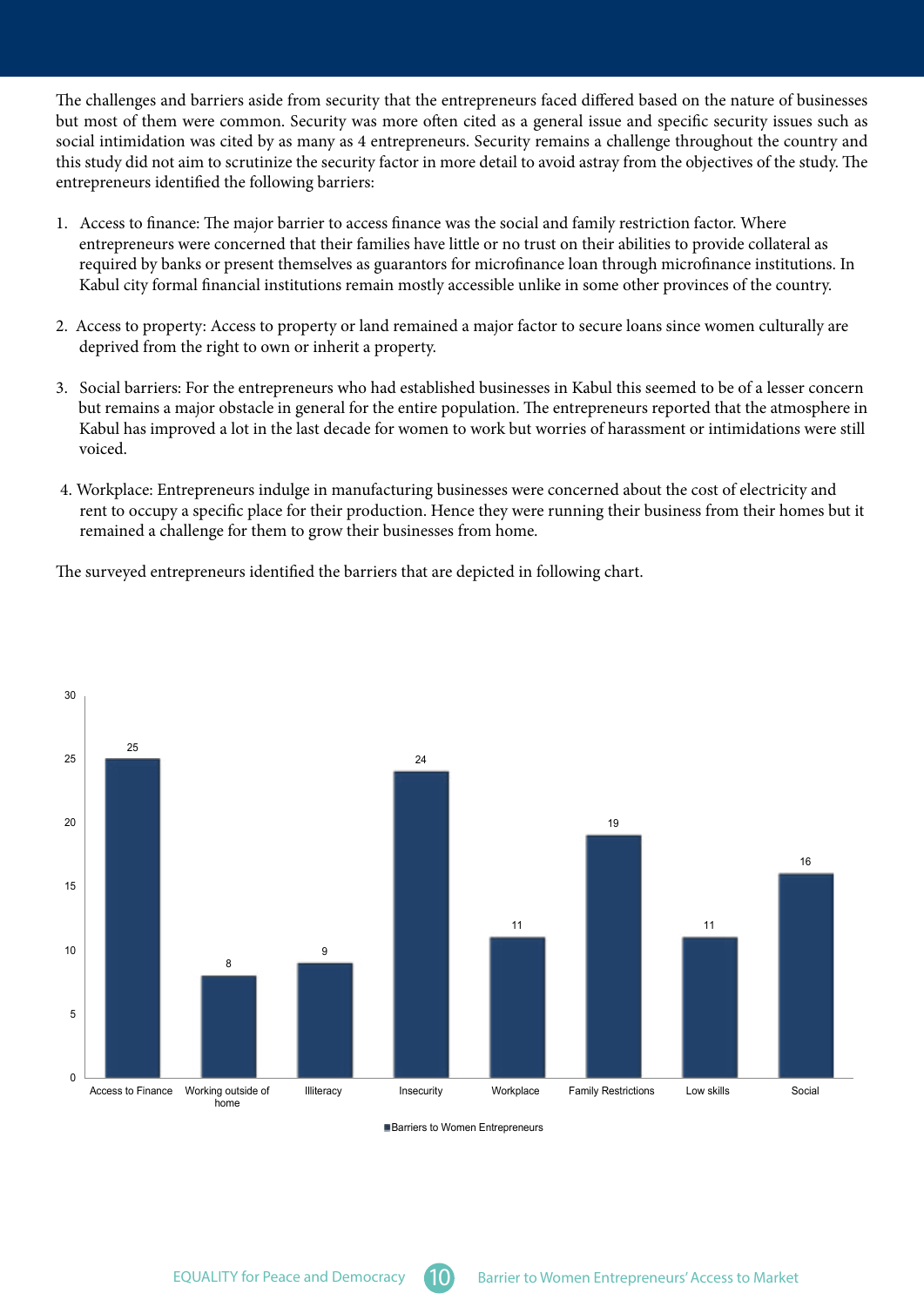<span id="page-17-0"></span>During the literature review, a number of barriers or obstacles were identified that were also cited by the respondents of sist to determine the prevailed extent of the obstacles or barriers perceived by women based on their personal experience the survey. A scorecard was designed based on the predetermined barriers using literature review. The scorecard will asor knowledge or both. The scale range is from 0 to 4, 0 being not an obstacle and 4 being severe obstacle. The barriers are provided in the columns and rows reflect the associate score by number of respondents.

| #              | Description of obstacles/barriers                                                                                                                      | 0              |                |                |                |                |
|----------------|--------------------------------------------------------------------------------------------------------------------------------------------------------|----------------|----------------|----------------|----------------|----------------|
| 1              | Socio-cultural restriction (working outside of home)                                                                                                   | 4              | $\overline{3}$ | 6              | 8              | 6              |
| $\mathbf{2}$   | <b>Bribery</b>                                                                                                                                         |                | $\overline{2}$ | 5              | $\overline{4}$ | 12             |
| 3              | Lack of Available opportunities (i.e. Investment opportunity and businesses opportunity)                                                               | 1              | $\mathbf{0}$   | 6              | 13             | $\overline{4}$ |
| 4              | Lack of access to finance                                                                                                                              | 0              | 3              | $\mathbf{1}$   | $\overline{2}$ | 18             |
| 5              | Lack of access to Land (i.e. land as property, owning land through purchase or inheritance, for collateral)                                            | $\Omega$       | $\overline{3}$ | $\mathbf{1}$   | $\mathcal{P}$  | 18             |
| 6              | Lack of access to basic infrastructure electricity and water                                                                                           | 6              | 3              | 3              | 8              | 4              |
| $\overline{7}$ | Lack of availability of Skilled Labor                                                                                                                  | 5 <sup>1</sup> | 5              | $\overline{3}$ | 5              | 6              |
| 8              | Inability to promote product (i.e. product promotion and product marketing)                                                                            | 3              | $\overline{2}$ | 6              | $\overline{7}$ | 6              |
| 9              | Lack of business development support providers (i.e. technical support to develop businesses through private<br>or government and non-profit agencies) | $\Omega$       | $\overline{2}$ | $\overline{2}$ | 5              | 15             |

Social-cultural restriction, bribery, lack of access to land, lack of access to finance and lack of business development support providers are scored as severe constraints to women entrepreneurs. Lack of available opportunities is 'much of a constraint' to entrepreneurs that relates to the earlier discussion of opportunities created through government or donor intervention.

### 7. Ranking Matrix

The ranking matrix is indicative expert opinion based on their knowledge and expertise, and is not a scientific method to depict statistical or evidence based viability of the market segments. 7 National subject matter experts provided their input to score each subsector on the x-axis based on the factor on the y-axis. These subsectors have absorbed a vast num-<br>ber of women in the existing market of the country as was shown in the previous sections.

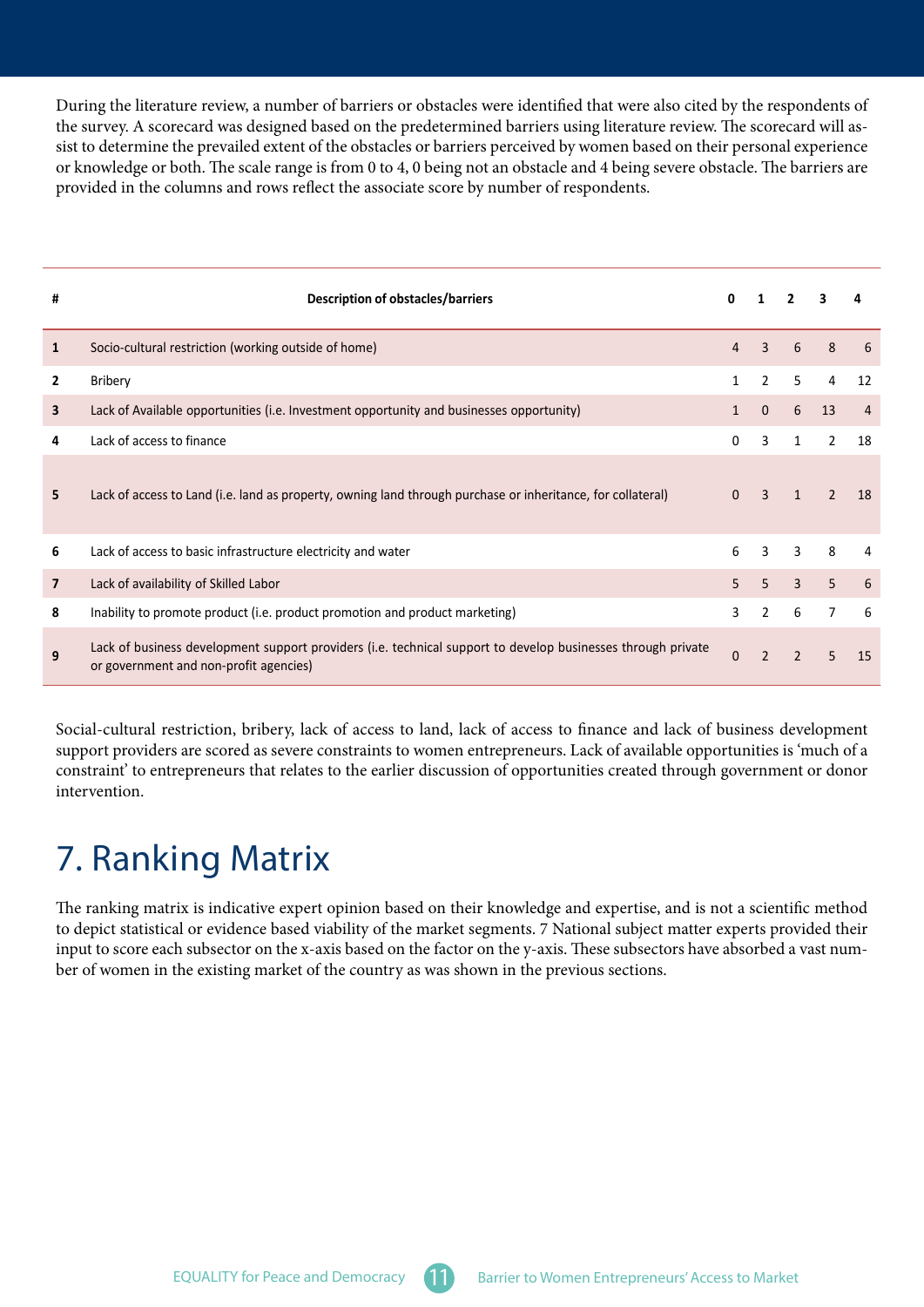| #                       | Score/sub-sectors                                                                                                   | <b>Garments</b> | <b>Livestock</b> | <b>Dairy</b> | <b>Horticulture</b> | <b>Retail</b> |
|-------------------------|---------------------------------------------------------------------------------------------------------------------|-----------------|------------------|--------------|---------------------|---------------|
| $\mathbf{1}$            | Market size $(1 = low, 4 = high)$                                                                                   | 26              | 21               | 23           | 19                  | 18            |
| $\overline{2}$          | Government and non-government support (1= $low, 4 =$<br>high)                                                       | 24              | 16               | 14           | 15                  | 10            |
| $\overline{\mathbf{3}}$ | Market Entry (1= $low$ , 4 = high)                                                                                  | 27              | 25               | 18           | 21                  | 12            |
| 4                       | Market Growth opportunity (1= $low$ , 4 = high)                                                                     | 24              | 24               | 24           | 24                  | 22            |
| 5                       | Demand for products/services (internal & external) (1=<br>$low, 4 = high)$                                          | 25              | 27               | 25           | 27                  | 19            |
| 6 <sup>1</sup>          | Presence of women $(1 = low, 4 = high)$                                                                             | 25              | 24               | 12           | 13                  | 10            |
| 7 <sup>1</sup>          | Ability for women to enter market (1= low, $4 = high$ )                                                             | 26              | 25               | 18           | 18                  | 16            |
| 8                       | Women owned SMEs growth opportunity (1= $low$ , 4 =<br>high)                                                        | 27              | 23               | 23           | 24                  | 22            |
| 9 <sup>°</sup>          | Capital required (1= high, $4 = low$ )                                                                              | 19              | 18               | 14           | 18                  | 18            |
| 10                      | Availability of resources (basic infrastructure, human<br>capital, access to finance and etc. $(1 = low, 4 = high)$ | 20              | 20               | 13           | 20                  | 14            |
| 11                      | Barriers for women $(1 = high, 4 = low)$                                                                            | 22              | 22               | 17           | 17                  | 10            |
|                         | <b>Total = Ranking</b>                                                                                              | 265             | 245              | 201          | 216                 | 171           |

Based on the scores provided from  $1 - 4$  for each factor Garment seems to be a viable segment of the current market for women entrepreneurs to engage in followed by livestock and horticulture. Retail segment has great potential for women in the market and the experts didn't find it viable given social barriers for women. The study made the classification of the sector as it follows:

| <b>Subsector classification</b> |                                                  |              |                             |       |                                                                |           |                         |  |  |  |  |
|---------------------------------|--------------------------------------------------|--------------|-----------------------------|-------|----------------------------------------------------------------|-----------|-------------------------|--|--|--|--|
| Garments                        | Handicraft -<br>other than<br>mentioned<br>below |              | Vegetable oil<br>production | Dairy | <b>Milk</b><br>Production<br>through<br>farm or<br>dairy plant |           | Feed<br>animals         |  |  |  |  |
|                                 | Wool<br>Weaving                                  | Horticulture | Herbs                       |       |                                                                |           |                         |  |  |  |  |
|                                 | Tailoring                                        |              | Gardening                   |       |                                                                | Livestock | Collect<br>Fodder       |  |  |  |  |
|                                 | Embroidery                                       |              | <b>Medicine Plant</b>       |       | Yogurt<br>Production<br>through<br>farm or<br>dairy plant      |           |                         |  |  |  |  |
|                                 | Carpets &<br><b>Rugs</b>                         |              | Mushrooms                   |       |                                                                |           | <b>Stock</b><br>animals |  |  |  |  |
|                                 |                                                  |              | Fruits                      |       |                                                                |           |                         |  |  |  |  |

Although this is not a standard classification of the segments of the market and such typology was used to bring closely related businesses under one subsector.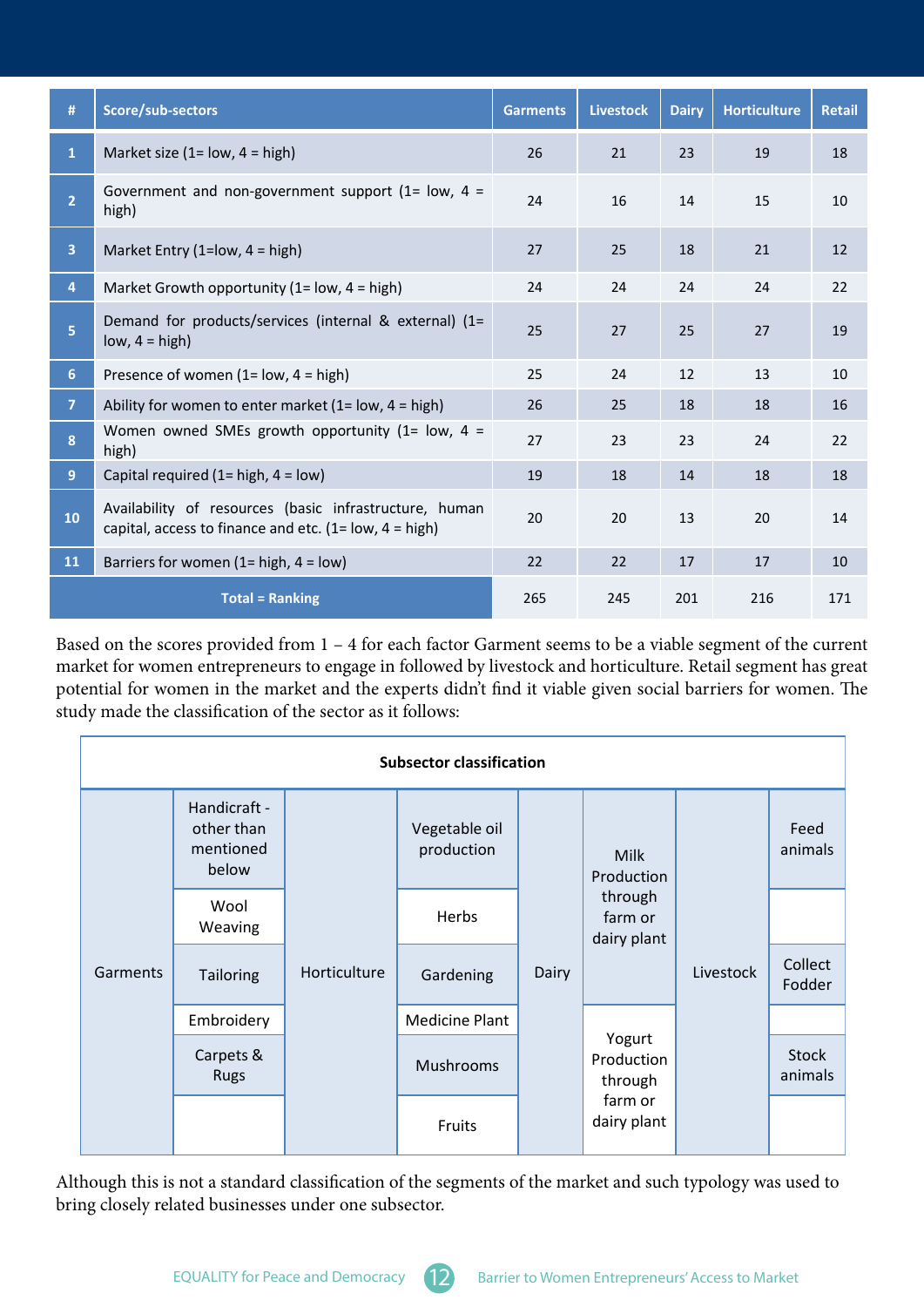# <span id="page-19-0"></span>8. Conclusion

Societal acceptance of women is the major barrier that limits women: it effects work outside of home, limits the choice of occupation and restricts owning a property. The traditional business somewhat remains acceptable that mostly involves work from home but social discrimination prevails on more sophisticated businesses that is where women entrepreneurs mostly hinge on family support. This reliance in some cases undermines the entrepreneurs' role in deci-<br>sion-making in her business.

The position of women in the society has led to a cut on financial resources and has obstructed knowledge through education. The lack of belief on the abilities of women doing a business or trade similar to men is a setback to women entrepreneurs. The problems that women face on financial fronts are:

- 1. Raising the initial capital to start up a firm.
- 2. Collateral needed to secure external financing from formal institutions.
- 3. Women are in disadvantage to secure loans or finance from informal channels like men do.

The vocational trainings have seemed to have been beneficial to some extend but this study cannot serve the purpose of evaluating the overall standards of trainings, although those women have received trainings showed high satisfaction of the training modules they learnt. Illiteracy and lack of knowledge remains a barrier for women entrepreneurs, as for illiterate entrepreneurs such trainings are not effective and the entrepreneurs will not understand their efficacy.

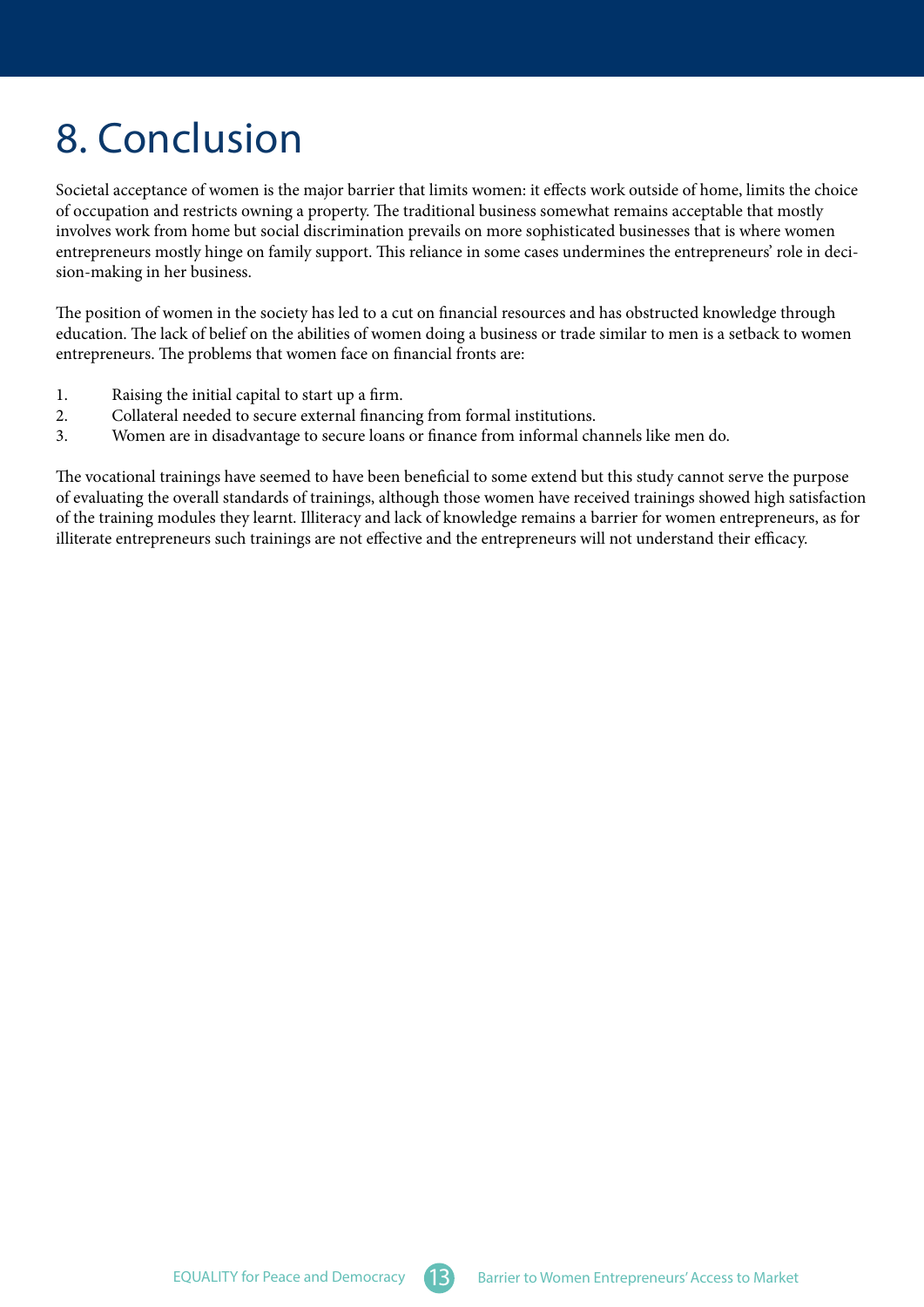### <span id="page-20-0"></span>9. Policy Recommendations

The study examined women entrepreneurs' owned businesses to address the barriers that hinder the efforts made by women owned businesses. The impact of women entrepreneurs is significant on the economic growth and if the potential is tapped the role can evolve in creating further opportunities in the market. The policy makers can:

Segregate economic growth strategies based on gender to ensure women entrepreneurs receive maximum benefit from such strategies.

Strategies such as Private Sector Development strategy for economic growth should be segregated based on gender to ensure that sufficient and necessary focus is given to women economic activities. A concentrated focus will provide stronger institutional context for women entrepreneurs that will enable a friendly business environment for women. Opportunities are more visible and readily available to men, in particularly in countries such as Afghanistan, relative to women. Distinguished policies and strategies will tap the economic potential of women entrepreneurs in the soci-<br>ety.

• Promote women networking platforms to encompass a broader category or range of women entrepreneurs and increase awareness of women entrepreneurs on various programs and projects that are concentrated on women owned businesses.

Information on support from formal institutions is limited among women entrepreneurs and this adds to their disad-<br>vantage in failing to exploit available opportunities. Women networking and advocacy agencies should connec reach out to women entrepreneurs, and inform them on regulatory and business environment.

• Collect data on women owned businesses and regularly study women entrepreneurs in the country to address the needs and barriers faced by women entrepreneurs.

Women entrepreneurs' businesses should be studied further and should be distinguished from general SMEs studies. To promote women entrepreneurs, it is important to understand the dynamics of their businesses and the parameters within which they operate. Data collected on women owned businesses regularly would assist policy makers to make informed decisions to create growth opportunities and bolster their businesses.

• Through literacy and vocational trainings increase women labor participation in the market.

Literacy and knowledge through trainings and education remains an integral part of entrepreneurship. To increase women labor participation, tailored vocational training and literacy programs should be designed to generate and troduced at public and private universities. Through such programs in the educational system, the skills of women increase human capital in women entrepreneurs. This remains a key area and entrepreneur programs should be inentrepreneurs can be developed and enhanced.

Collaborate with civil societies to revamp women position in the society and support advocates to educate general population on women's right and impact of women entrepreneurs on the economy.

Civil societies with the support of formal institutions should work towards improving women position in the society through advocacy programs and educating men and women on women rights. Studies (as indicated in section 4) have found that lack of awareness among women on their legal rights make them "hesitant" to claim their rights. And to ease the social restrictions on women, advocacy programs should target men on legal and religious rights of women.

• Assess the effects of all MSME policies on women entrepreneurs and incorporate the findings in the design phase of policies and programs.

The government should identify measures that have effectiveness on the MSME policies on women run businesses. counted for while designing new policies. The policy makers should assess the impact of the current policies to better Policiesmay yield different results on men and women owned businesses; these variables should be considered and acposition the future policies to attain the efficacy of women owned businesses. The evaluation of programs and policies is important to understand what worked and what needs to be improved.

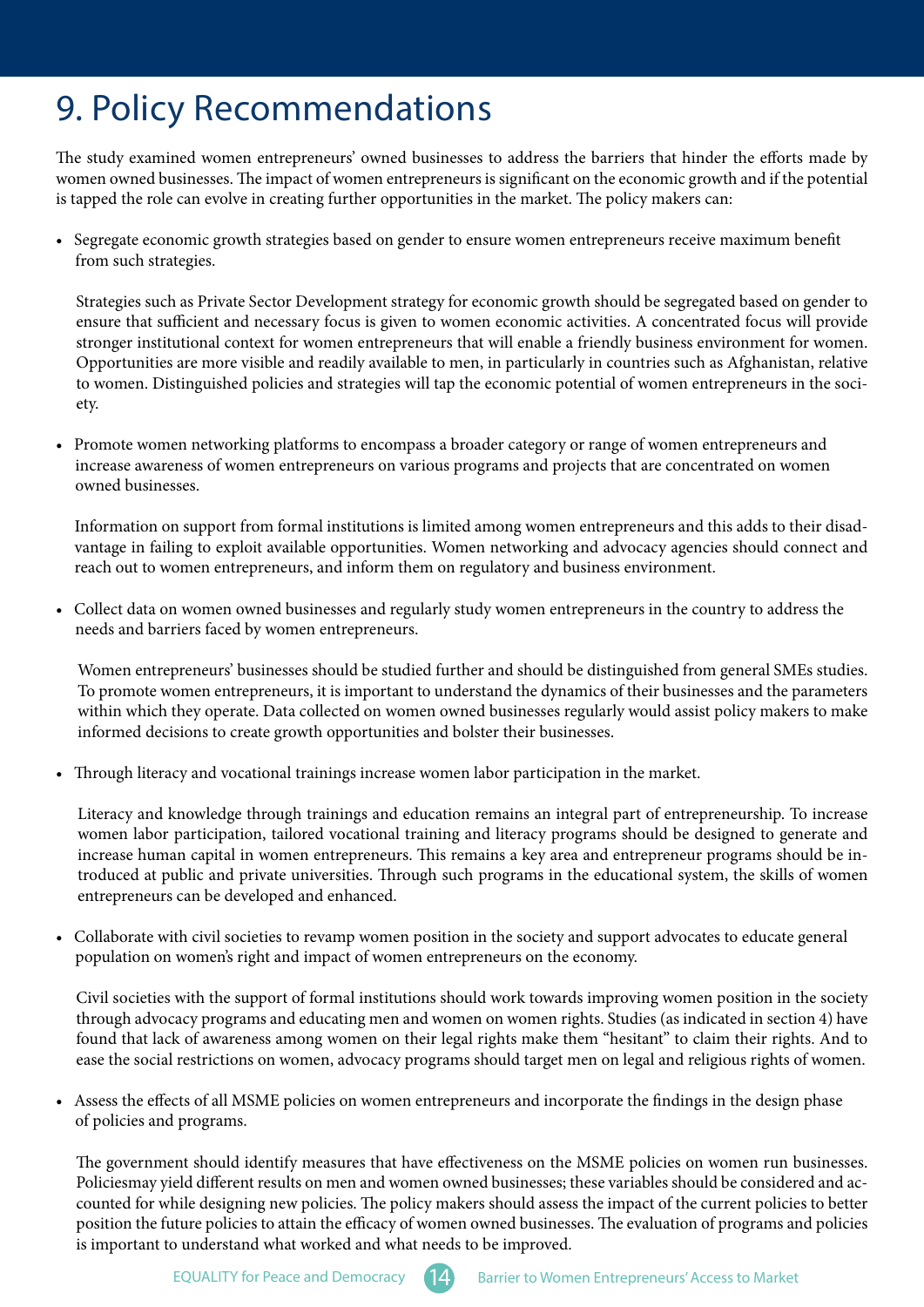### <span id="page-21-0"></span>Annex 1: Tables

#### Table 2: Exports of Afghanistan

| $\#$           | <b>Description</b>                           | <b>Y2010</b> | Y2011  | <b>Y2012</b> | <b>Y2013</b> | <b>Y2014</b> | <b>Share</b> | <b>Increase</b> |
|----------------|----------------------------------------------|--------------|--------|--------------|--------------|--------------|--------------|-----------------|
| $\mathbf{1}$   | Fruit and nuts                               | 4,436        | 2,958  | 3,986        | 5,678        | 9,153        | 34%          | 61%             |
| $\overline{2}$ | Resins                                       | 2,475        | 1,851  | 2,082        | 1,547        | 3,152        | 12%          | 104%            |
| 3              | Oil seeds                                    | 1,514        | 1,461  | 1,513        | 2,603        | 2,945        | 11%          | 13%             |
| 4              | Mineral fuels                                | 58           | 540    | 704          | 1,115        | 1,865        | 7%           | 67%             |
| 5              | Vegetables                                   | 896          | 750    | 578          | 1,814        | 1,501        | 6%           | $-17%$          |
| 6              | Leather                                      | 431          | 365    | 616          | 601          | 1,000        | 4%           | 66%             |
| $\overline{7}$ | Carpets                                      | 337          | 238    | 252          | 614          | 938          | 4%           | 53%             |
| 8              | <b>Species</b>                               | 339          | 204    | 333          | 408          | 921          | 3%           | 126%            |
| $\overline{9}$ | Cotton                                       | 262          | 378    | 408          | 2,261        | 917          | 3%           | $-59%$          |
| 10             | Cereals                                      | 241          | 89     | 144          | 494          | 479          | 2%           | $-3%$           |
| 11             | <b>Wool fabrics</b>                          | 552          | 491    | 522          | 702          | 411          | 2%           | $-41%$          |
| $12$           | Cement, Salt: Plastering<br>materials, stone | 990          | 158    | 272          | 331          | 404          | 2%           | 22%             |
| 13             | Natural or cultured pearls                   | 78           | 139    | 183          | 162          | 398          | 1%           | 145%            |
| 14             | Other                                        | 812          | 1,822  | 3,119        | 953          | 2,537        | 10%          | 166%            |
|                | Total (Mln Afs)                              | 13,421       | 11,444 | 14,711       | 19,285       | 26,621       | 100%         | 38%             |
|                | Total (Mln USD)                              | 288          | 245    | 289          | 347          | 464          |              | 34%             |

Source: Directorate of International Trade, MoCI. Annual review 2014

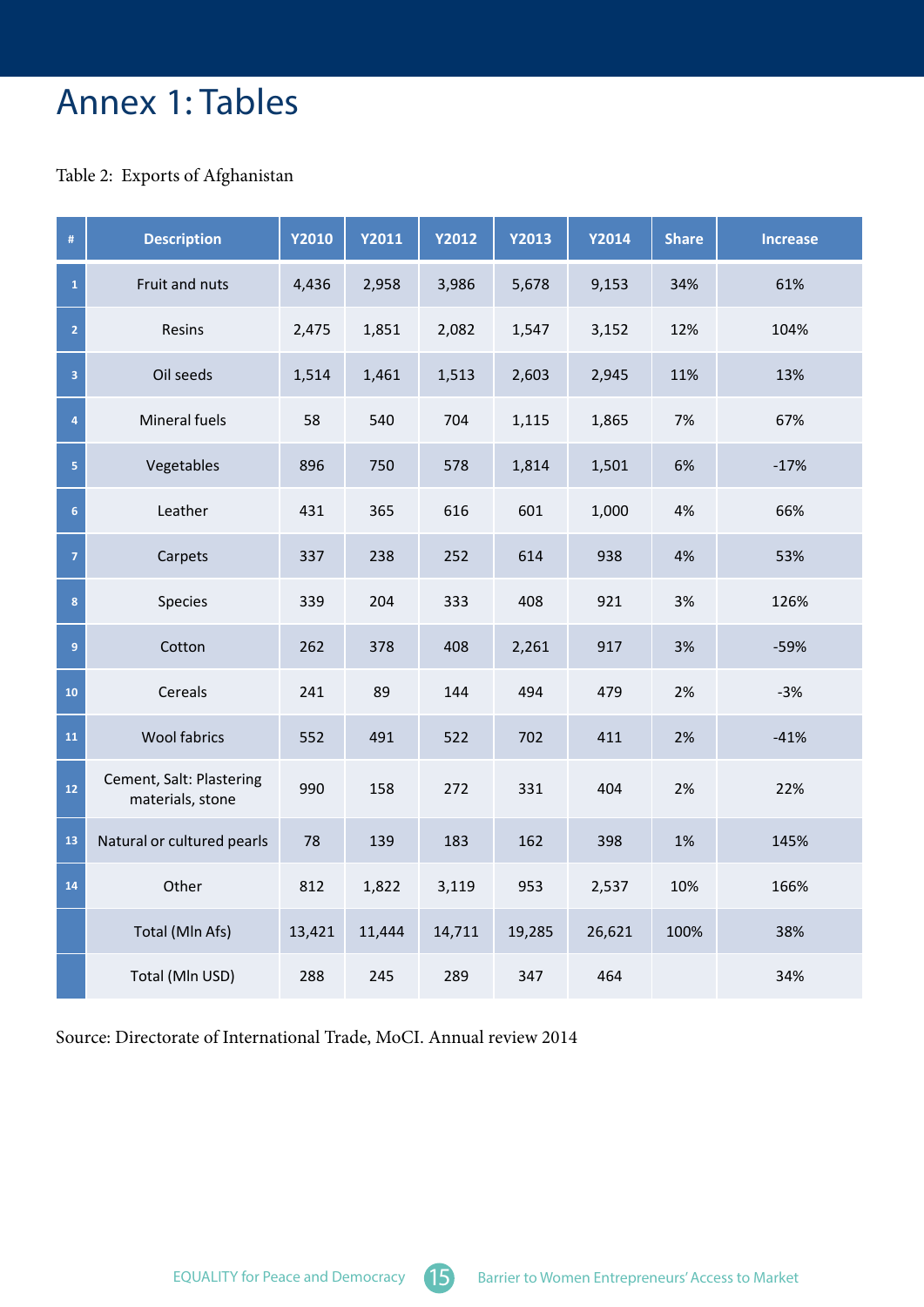### Table 3: Imports of Afghanistan

| #                       | <b>Description</b>                        | 2010    | 2011    | 2012    | 2013    | 2014    | <b>Share</b> | <b>Increase</b> |
|-------------------------|-------------------------------------------|---------|---------|---------|---------|---------|--------------|-----------------|
| $\mathbf{1}$            | Mineral fuels, mineral oils               | 52,239  | 52,231  | 56,409  | 72,841  | 56,261  | 15%          | $-23%$          |
| 2 <sup>1</sup>          | Cooking oil                               | 6,427   | 12,301  | 19,399  | 25,129  | 31,559  | 9%           | 26%             |
| $\overline{\mathbf{3}}$ | Products of the milling<br>industry       | 13,822  | 14,530  | 21,794  | 21,476  | 26,451  | 7%           | 23%             |
| $\overline{4}$          | Vehicles, and parts<br>thereof            | 54,764  | 61,916  | 43,898  | 24,214  | 25,066  | 7%           | 4%              |
| 5 <sub>1</sub>          | Iron and steel                            | 18,118  | 32,563  | 35,392  | 29,123  | 23,833  | 6%           | $-18%$          |
| 6 <sup>1</sup>          | Man-made staple fibers                    | 7,597   | 10,790  | 12,094  | 17,970  | 23,509  | 6%           | 31%             |
| $\overline{7}$          | Cement; earths and stone                  | 9,704   | 15,965  | 17,560  | 16,869  | 15,301  | 4%           | $-9%$           |
| 8                       | Electrical machinery and<br>equipment     | 14,557  | 21,557  | 18,970  | 15,098  | 13,840  | 4%           | $-8%$           |
| 9                       | Sugars and sugar<br>confectionery         | 5,102   | 5,049   | 3,576   | 5,181   | 10,564  | 3%           | 104%            |
| 10                      | Coffee, tea, mate and<br>spices           | 3,285   | 5,253   | 6,605   | 8,841   | 10,288  | 3%           | 16%             |
| ${\bf 11}$              | Machinery, boilers                        | 11,702  | 14,918  | 13,429  | 9,796   | 9,651   | 3%           | $-1%$           |
| $12\,$                  | Wood and articles of<br>wood              | 5,847   | 6,883   | 7,740   | 8,135   | 8,333   | 2%           | 2%              |
| 13                      | Articles of iron or steel                 | 5,388   | 6,207   | 6,700   | 7,589   | 8,182   | 2%           | 8%              |
| 14                      | <b>Plastics and articles</b><br>thereof   | 3,732   | 7,235   | 8,299   | 8,058   | 7,064   | 2%           | $-12%$          |
| 15                      | <b>Rubber and articles</b><br>thereof     | 6,084   | 5,994   | 5,600   | 5,089   | 6,734   | 2%           | 32%             |
| 16                      | Dairy produce;                            | 2,460   | 3,768   | 4,911   | 5,584   | 6,043   | 2%           | 8%              |
| ${\bf 17}$              | Meat and edible meat<br>offal             | 3,246   | 4,266   | 4,712   | 4,182   | 5,892   | 2%           | 41%             |
| 18                      | Paper and paperboard                      | 1,599   | 2,667   | 4,181   | 5,019   | 5,617   | 2%           | 12%             |
| 19                      | Cereals                                   | 5,102   | 5,934   | 8,057   | 6,237   | 5,579   | 2%           | $-11%$          |
| 20                      | Tobacco                                   | 2,778   | 5,118   | 6,411   | 3,071   | 4,952   | $1\%$        | 61%             |
| 21                      | Soap, washing<br>preparations             | 2,503   | 3,620   | 4,352   | 5,194   | 4,861   | 1%           | $-6%$           |
| 22                      | Edible vegetables                         | 2,730   | 3,488   | 4,295   | 3,630   | 4,046   | 1%           | 11%             |
| 23                      | Live animals                              | 1,456   | 1,999   | 2,731   | 4,591   | 3,798   | 1%           | $-17%$          |
| 24                      | Pharmaceutical products                   | 1,563   | 2,498   | 2,548   | 3,132   | 3,766   | 1%           | 20%             |
| 25                      | Beverages, spirits and<br>vinegar         | 1,505   | 2,724   | 3,740   | 2,638   | 3,520   | 1%           | 33%             |
| 26                      | Bakery, preparations of<br>cereals, flour | 1,280   | 2,330   | 2,401   | 2,325   | 2,663   | 1%           | 15%             |
|                         | Other                                     | 30,690  | 42,662  | 43,515  | 37,700  | 40,293  | 11%          | 7%              |
|                         | Total (mln Afs)                           | 275,277 | 354,466 | 369,318 | 358,713 | 367,665 | 100%         | 2%              |
|                         | Total (mln USD)                           | 5,907   | 7,574   | 7,256   | 6,452   | 6,405   |              | $-1%$           |

Source: Directorate of International Trade, MoCI. Annual review 2014

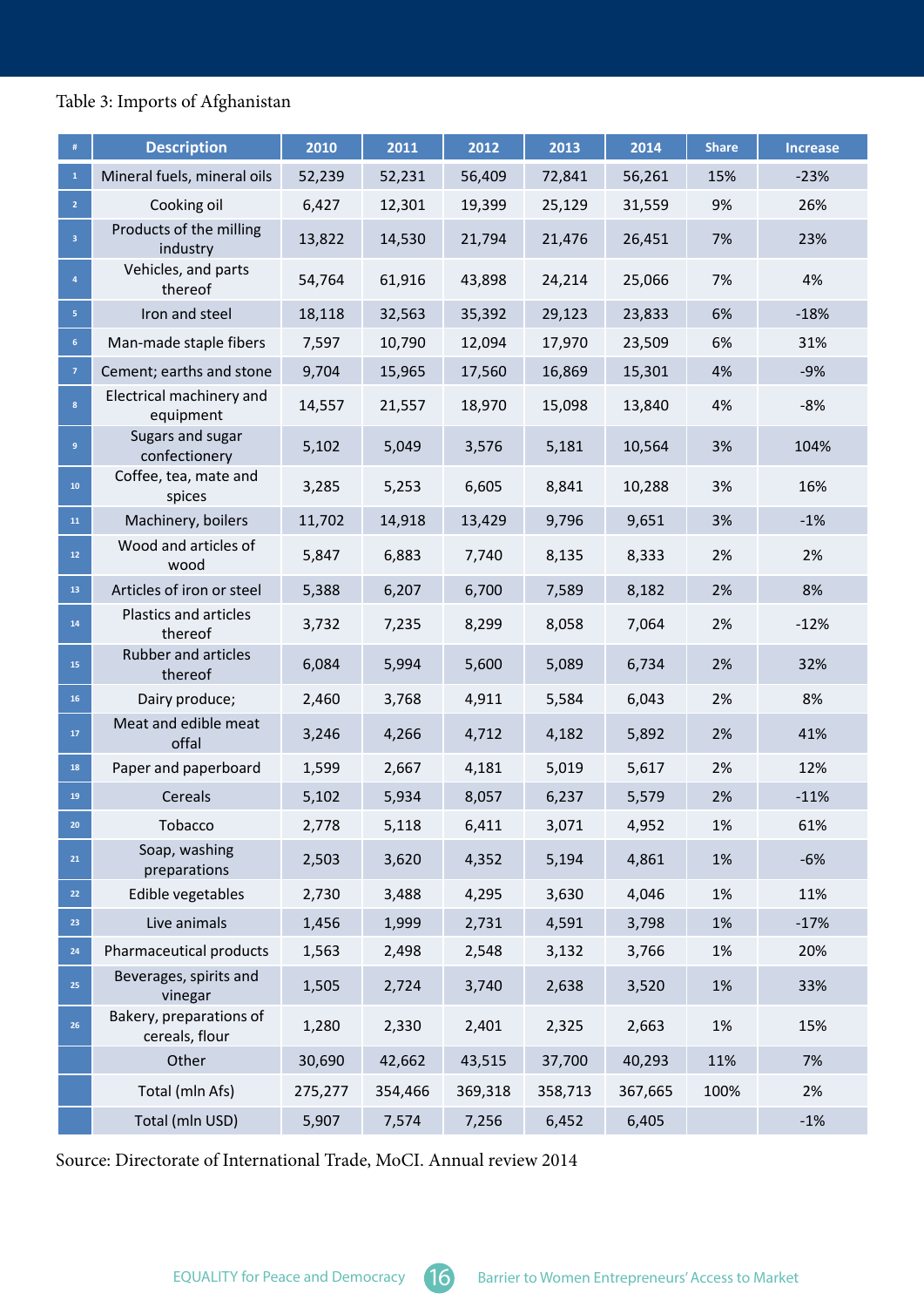### <span id="page-23-0"></span>Annex 2: Questionnaire

Confidentiality: Any information you reveal during this interview will remain strictly confidential and will be only mation with any organization. Your support will help to inform the policy decision makers on the status of women used for the analysis of this study. Without your prior permission, we will not expose, reveal and share your inforentrepreneurs in the country.

Name: Level of Education Age: Occupation: Entrepreneur Location: Date  $\_\_\_\_\_\_\_\_\_\$  (MDY) Time:

- 1. Could you please tell us about your business?
- 2. When did you start your business?
- 3. Are you the breadwinner of your family? What led you to start your own business?
- 4. Is your business registered with the government?
- 5. What resources did you use or need to start your business?
- 6. Who supported you to attain these resources?
- 7. Who is the targeted customer of your product or service?
- 8. What is your product market? And how does your product/service reach the intended/targeted market?
- 9. If the business ages more than 1 year, ask: How would you define the status of your business? Is it growing?
- 10. How many people (men and women) have you employed through your business?
- 11. Have you promoted (marketing) your product? If yes, how?
- 12. What were the challenges you faced while establishing your business? (Key words: Obtaining license if registered business, family approval, security, access to finance, access to land, venue (home, shop, rented space) for business, human capital, support from government,
- 13. Have you received any support from any government and non-government institution with your business? For instance, training, loan, business development support and etc.
- 14. Do you know whether the government and non-government institutions provide any such support? Can you name some of the organizations that you think provides support to women entrepreneurs?
- 15. Where do you receive your information from regarding new technology or any other inputs that could poten tially increase your business's output?
- 16. Do you use any formal financial institution's account for your business such as bank account? If no, do you have any bank institution in your area or accessible to you easily?
- 17. What do you think or believe are some of economic opportunities available for women entrepreneurs?
- 18. What does society think of women as owning businesses?
- 19. Based on your experience as a woman entrepreneur, what do you think are the constraints that women entre preneurs face?
	- a. What are the social constraints?
	- b. What are the economic constraints?
	- c. What are the technical constraints?
	- d. Are their specific security constraints to women entrepreneurs?
	- e. Do you think whether corruption hinders women entrepreneurs or not?

20. What do you think do women entrepreneurs face the 5 foremost constraints?

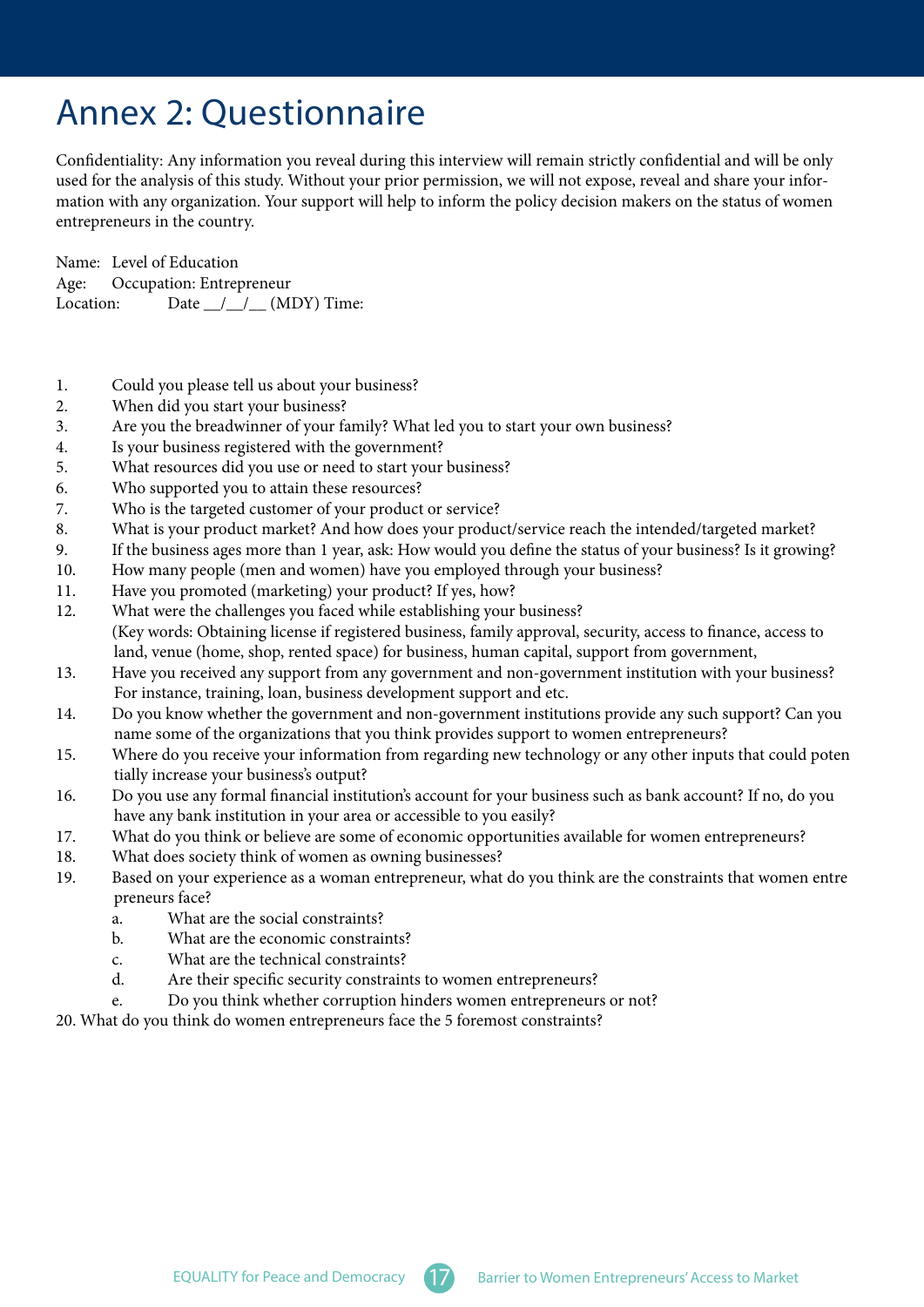### <span id="page-24-0"></span>Annex 3: Women Entrepreneurs' Diagram



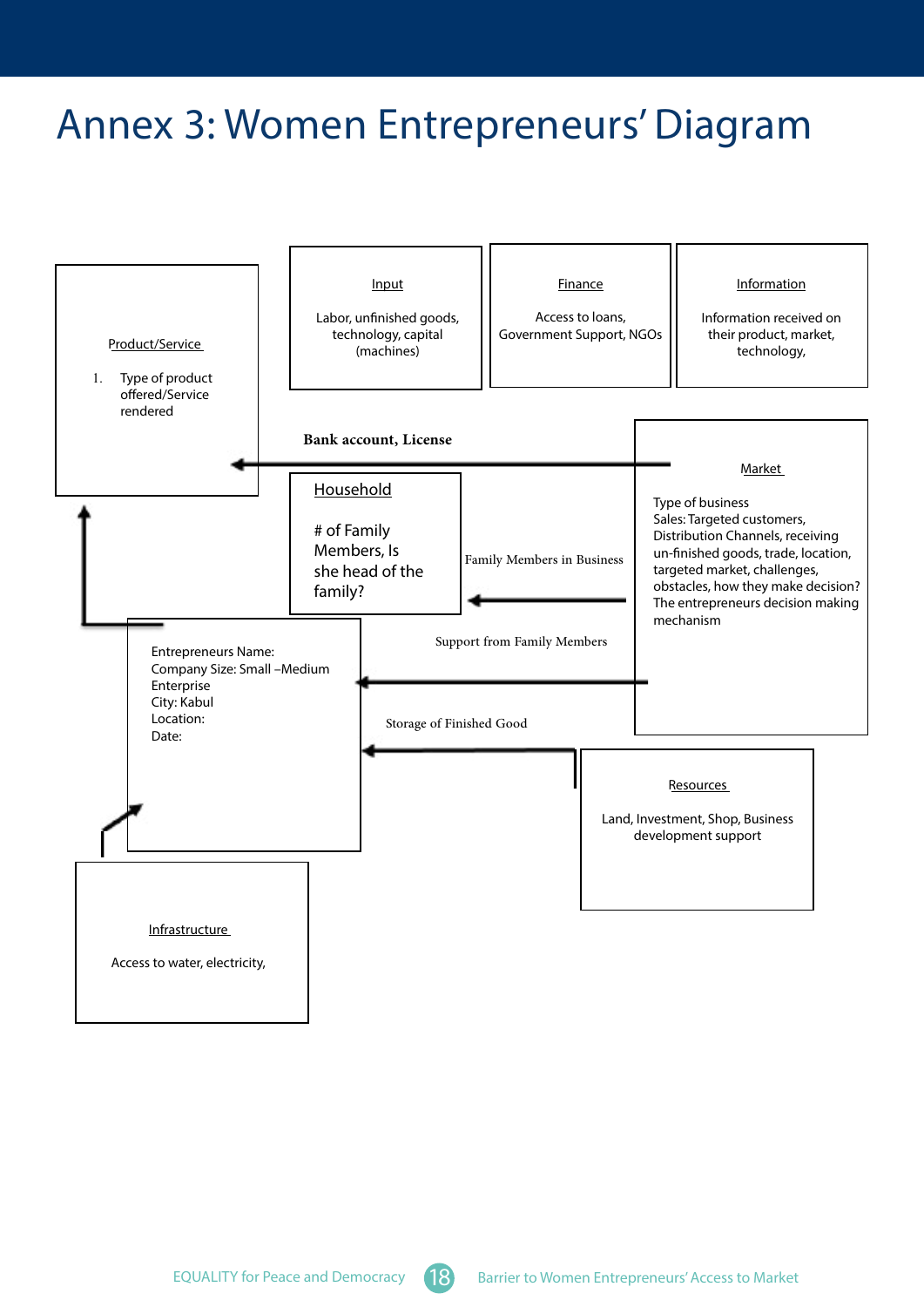# <span id="page-25-0"></span>Bibliography

- Mujib Mashal. Small and Medium Enterprises Development and Regional Trade in Afghanistan. AREU. January 2014.
- Essential facts on economic performance and investment in Afghanistan. Research & Statistics Department. Afghanistan Investment Support Agency. March 2012.
- Omar Joya, Mir Tawfiq Ansari, Abdual Samad Katawazy, Ahmad Shah Momin, Daryosh Tabesh, Qudratul lah Halim. Estimating Business Fixed Investment in Afghanistan. Afghanistan Investment Support Agency. May 2012
- Afghan Women In The Workplace. QARA Consulting, LLC. August 2014.
- Ahmad F. Asey. Labour Market Intelligence for a Demand Driven Labour Force in Afghanistan. Harakat-AICFO and NSDP, 2012
- William A. Byrad. Economic Management in Afghanistan. USIP. 2015
- Olutayo Akinpelu Olarenwaju, Yusuff Sherifat Olabisi. Women's access to entrepreneurial resources in in formal economy. University of Ibadan. Nigeria. Volume 2/2012
- Implementing the SME strategy: Action plan for developing Afghanistan's Agro Business. MoCI and MAIL. May 2011 - March 2013
- Jake Cusack, Erik Malmstrom. Afghanistan's Willing Entrepreneurs. Kaufmann. November 2010
- Afghanistan Living Conditions Survey, Mid-term results 2014. CSO. December 2014
- NRVA 2012-2013, Chapter 4: Labour force characteristics. CSO. Kabul. Afghanistan
- Tom Gibson, H. J. van der Vaart. "Defining SMEs: A less imperfect way of defining small and medium en terprises in developing countries." Brookings Global Economy and Development. Brookings. September 2008
- Doing business 2014. "Understanding Regulations for Small and Medium-Size Enterprises." The World Bank Group. 11th Edition. 2014
- "Essential facts on economic performance and investment in Afghanistan." AISA. Research and Statistics Department. March 2012
- Adam Pain, Richard Mallet. "Gender, youth and urban labour market participation: evidence from the tai loring sector in Kabul, Afghanistan." AREU. Kabul. July 2014
- "Informality and Small Business Development in the City of Kabul." AMMC. Harakat. July 2011.
- Lena Ganesh, Massouda Kohistani, Rahim Azami, Rebcca L. Miller. "Women's Economic Empowerment in Afghanistan, 2002 - 2012, Information Mapping." AREU. UNWOMEN. Kabul. July 2013
- Ahmad F. Asey. "Labour Market Intelligence for a Demand Driven Labour Force in Afghanistan." NSDP.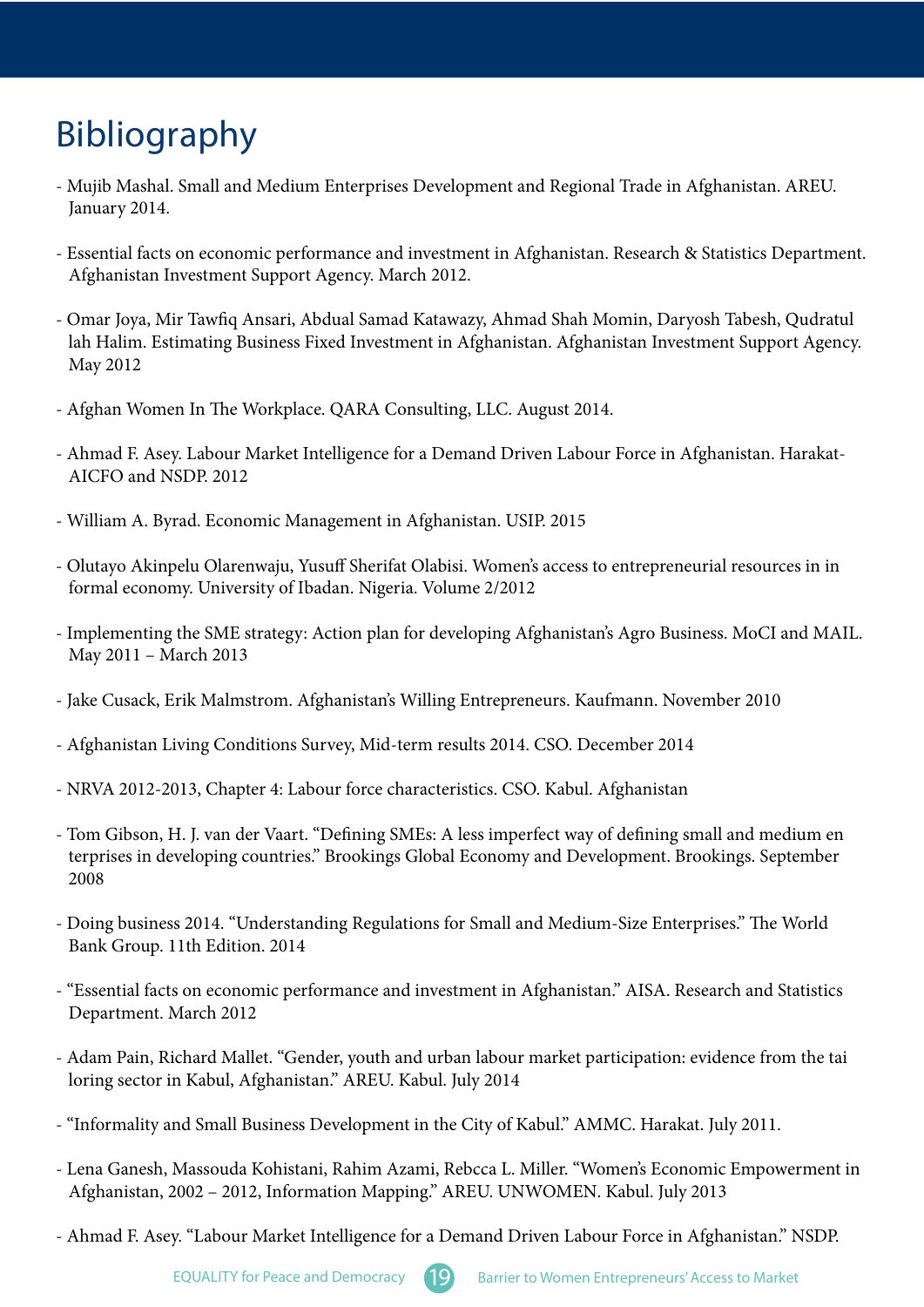.Harakat

- "Afghanistan Living Conditions Survey." NRVA 2011-2012. CSO. 2014
- "Private Sector Development, Sector Strategy (2007/08 2012/13)." Islamic Republic of Afghanistan, Af ghanistan national Development Strategy. 10 June 2008
- Holly A. Ritchie. "Rethinking 'entrepreneurship' in fragile environments, Lessons learnt in Somali women's entreprise, human security and inclusion." Human Security in Fragile States, IS Academy. International Institute of Social Studies, 2014.
- "European Union, Trade in goods with Afghanistan." Directorate-General for Trade, European Commis sion. 2014
- Shyama V. Ramani, Ajay Thutupalli, Tamas Medovarszki, Chattopadhyay, Veena Ravichandrum. "Women entrepreneurs in the informal economy: Is formalization the only solution for business stability?" Working Paper Series #2013-018. United Nations University. 2013
- "Afghanistan: Time to move to Sustainable Jobs, Study on the State of Employment in Afghanistan." Intern tional Labor Organization - Afghanistan Office. Kabul. May 2012
- Mayra Buvinic, Rebecca Furist, Nicholos, Emily Courey Payor. "A Roadmap For Promoting Women's Eco nomic Empowerment." ExonMobil. United Nations Foundation.
- Frederic Delmar, Carin Homquist. "Promoting Entrepreneurship and Innovation SMEs in A Global Econo my: Towards a more responsible and inclusive globalization." OECD, Istanbul, Turkey 3-5 June 2004